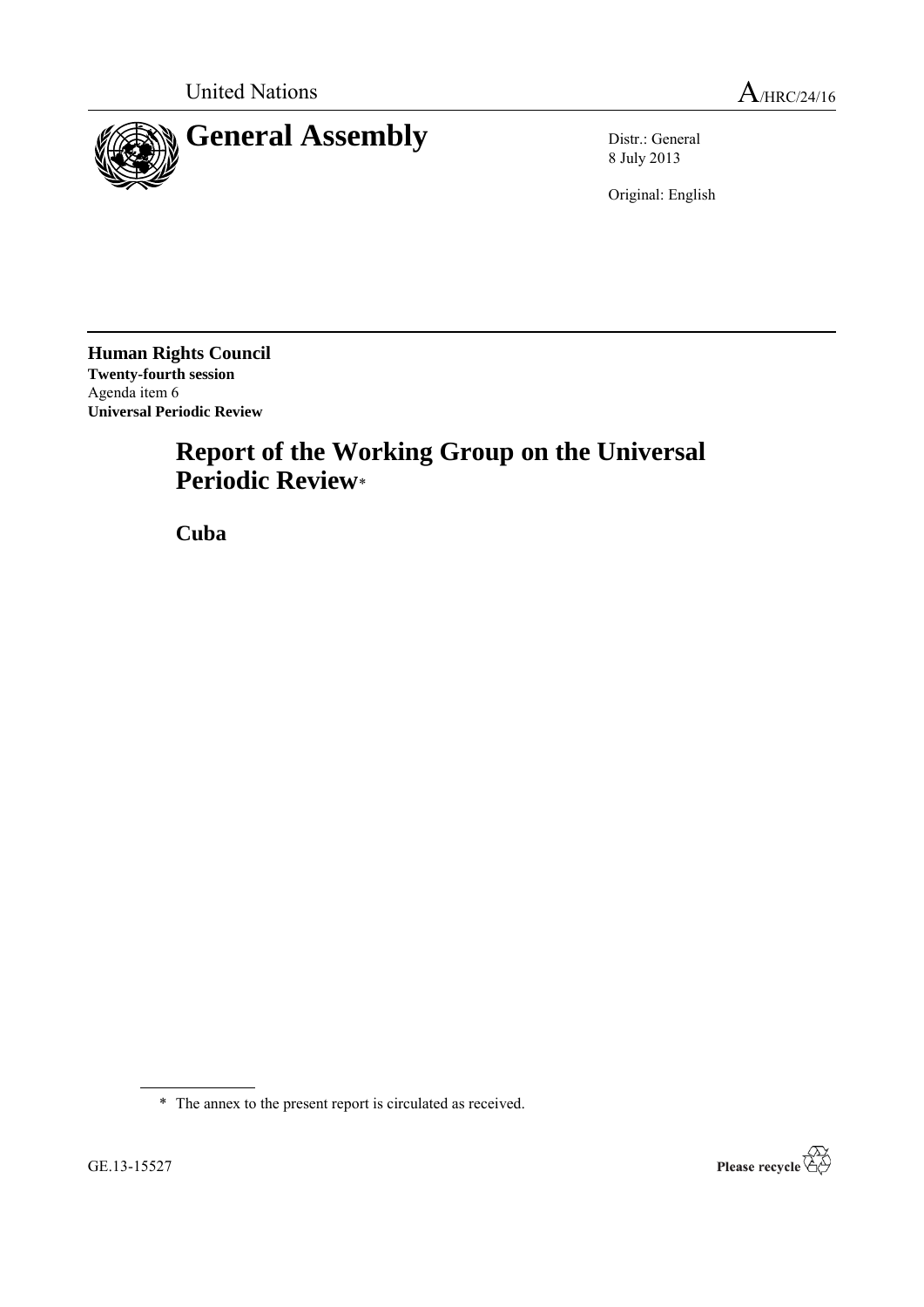#### **A/HRC/24/16**

# Contents

|       |    | Paragraphs  | Page         |
|-------|----|-------------|--------------|
|       |    | $1 - 4$     | 3            |
|       |    | $5 - 169$   | 3            |
|       | A. | $5 - 26$    | $\mathbf{3}$ |
|       | B. | $27 - 169$  | 5            |
| П     |    | $170 - 171$ | 12           |
| Annex |    |             |              |
|       |    |             | 30           |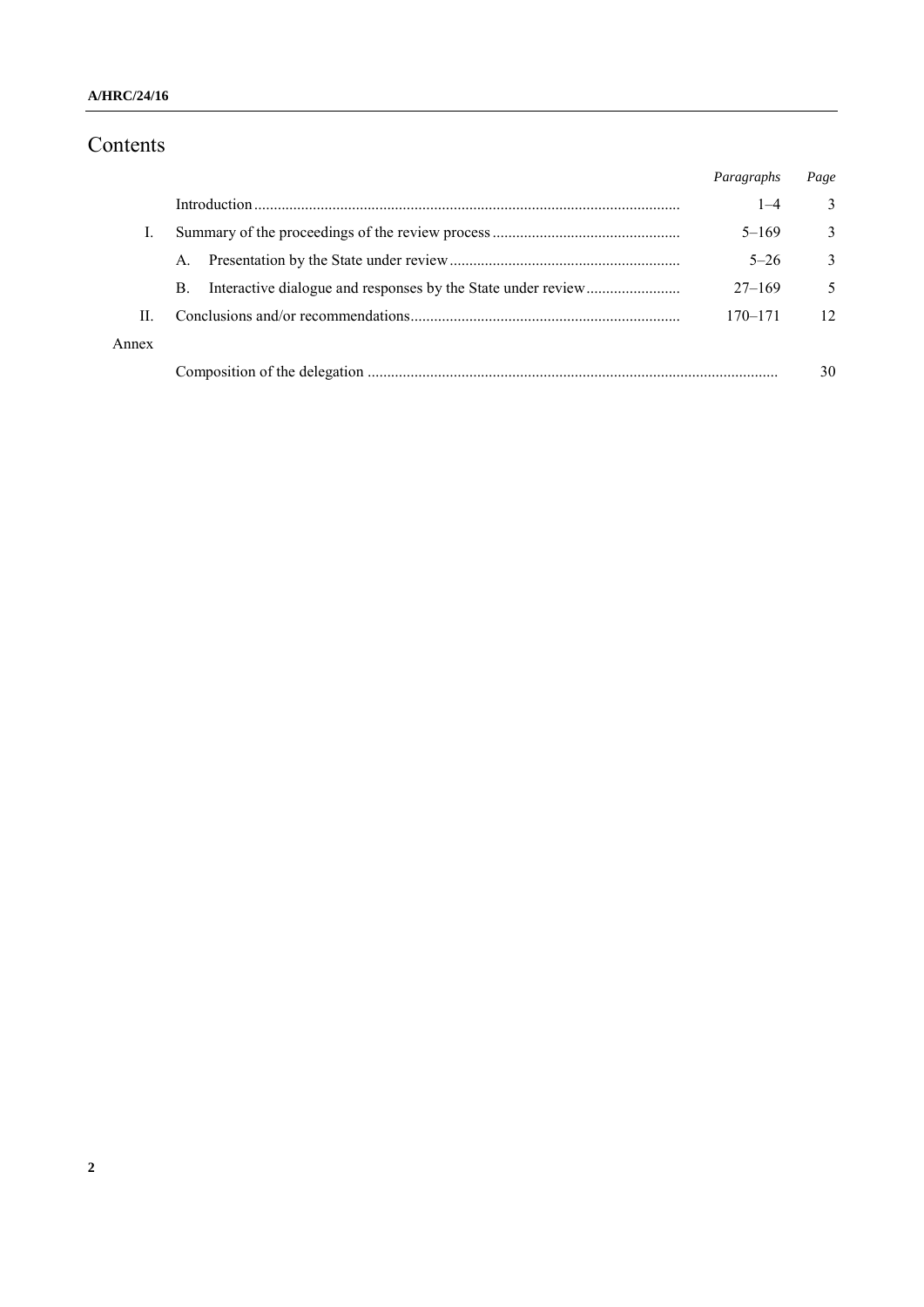# **Introduction**

1. The Working Group on the Universal Periodic Review, established in accordance with Human Rights Council resolution 5/1 of 18 June 2007, held its sixteenth session from 22 April to 3 May 2013. The review of Cuba was held at the 16th meeting on 1 May 2013. The delegation of Cuba was headed by Bruno Rodríguez Parilla, Minister for Foreign Affairs. At its 18th meeting, held on 3 May 2013, the Working Group adopted the report on Cuba.

2. On 14 January 2013, the Human Rights Council selected the following group of rapporteurs (troika) to facilitate the review of Cuba: Guatemala, Montenegro and Thailand.

3. In accordance with paragraph 15 of the annex to resolution 5/1 and paragraph 5 of the annex to resolution 16/21, the following documents were issued for the review of Cuba:

(a) A national report submitted/written presentation made in accordance with paragraph 15 (a) (A/HRC/WG.6/16/CUB/1);

(b) A compilation prepared by the Office of the United Nations High Commissioner for Human Rights (OHCHR) in accordance with paragraph 15 (b) (A/HRC/WG.6/16/CUB/2 and Corr.1).

(c) A summary prepared by OHCHR in accordance with paragraph 15 (c) (A/HRC/WG.6/16/CUB/3 and Corr.1).

4. A list of questions prepared in advance by the Czech Republic, Germany, Montenegro, the Netherlands, Norway, Slovenia, Sweden and the United Kingdom of Great Britain and Northern Ireland was transmitted to Cuba through the troika. These questions are available on the extranet of the universal periodic review (UPR).

### **I. Summary of the proceedings of the review process**

#### **A. Presentation by the State under review**

5. The delegation of Cuba indicated that the economic, political and media blockade imposed by the United States of America was a mass, flagrant and systematic violation of human rights which caused damages, scarcities and hardships, but had not managed to hinder the provision of equal opportunities, the equitable distribution of wealth or the realization of social justice.

6. The relentless attempts by the United States to impose a "change of regime" on the Cuban people was a serious violation of its right to self-determination, which had failed to prevent the active, democratic and direct participation of its citizens in the construction of its constitutional order, in the decisions adopted by its Government and in the election of its authorities.

7. Cuba was a State where there had not been a single extrajudicial execution, and where there were no tortured or disappeared persons.

8. The national report was the result of a broad and participatory process of consultations which had involved several governmental institutions, the Parliament, several civil society organizations and other relevant institutions.

9. Significant economic and social changes had taken place since the first presentation by Cuba before the UPR mechanism in 2009. The country had moved forward in the process of institutional development; Cuba had continued to improve citizens' participation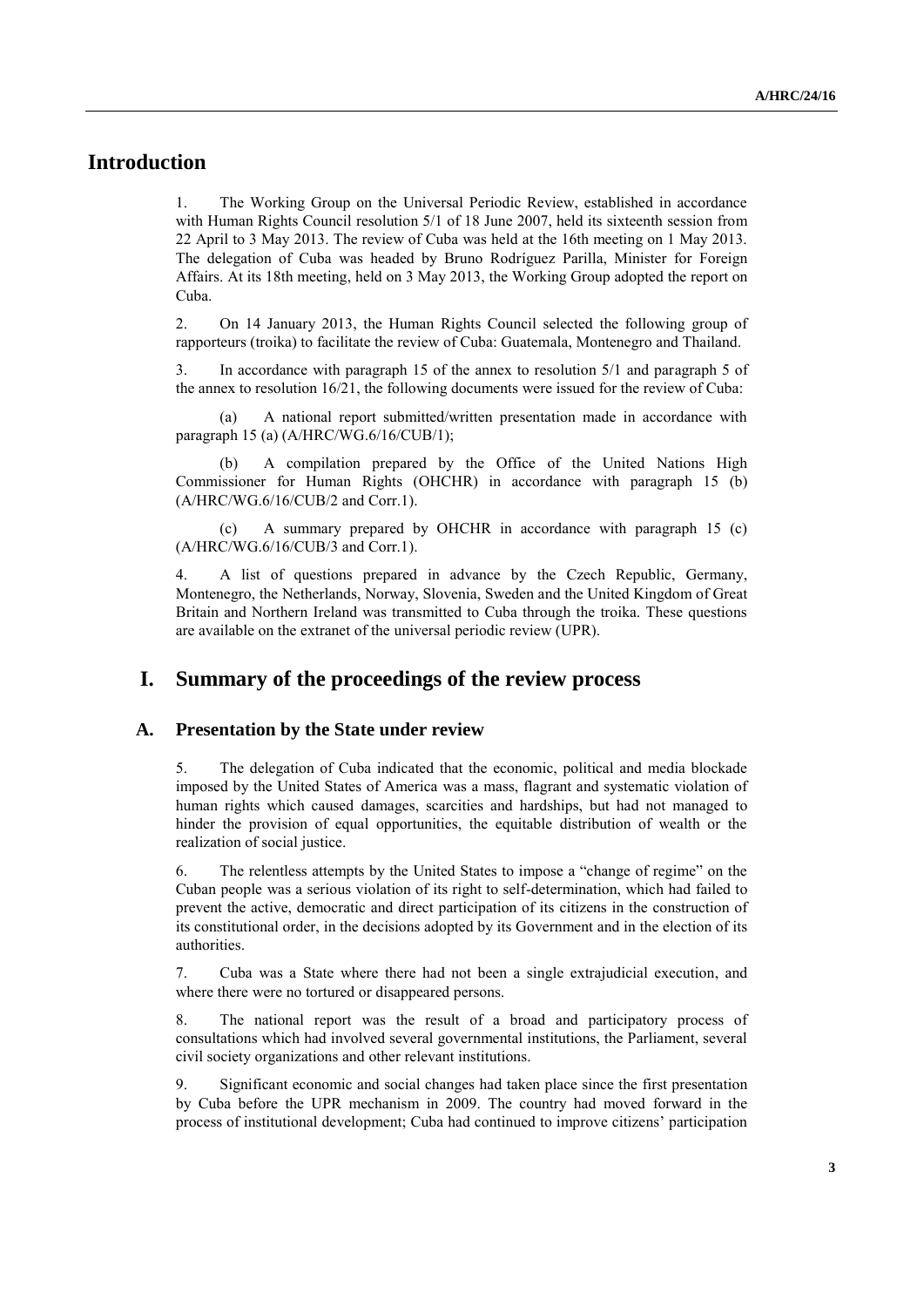and control as the fundamental basis of its democracy and had upheld efforts to achieve sustainable development with social justice.

10. Cuba remained committed to its unshakeable determination to move forward with its socialist, autochthonous, original, democratic and openly participatory development.

11. Cuba had not come to the session to declare that its work had been completed. Neither did Cuba accept the existence of a unique or universal democracy model, much less the imposition of the political system of the western industrialized countries.

12. One of the most transcendental developments that had occurred since the previous session was the adoption by the National Assembly of People's Power of the Guidelines for the Economic and Social Policy of Cuba, which were a set of essential decisions aimed at the updating of the Cuban economic and social model as well as the programme of the Government.

13. The system for the legal protection of human rights in Cuba was not confined to a description in the Constitution. Human rights were duly developed and guaranteed in other substantive and procedural provisions in force, in accordance with the rights enshrined in the Universal Declaration of Human Rights and all other international human rights instruments.

14. The right to free universal education and health was guaranteed to everyone. The rights to life, liberty and security of persons were based on the principle of respect for human dignity and were the fundamental pillars in all the actions taken by the Cuban authorities and the functioning of the entire society.

15. Five Cuban anti-terrorists who were suffering an unjust and prolonged incarceration in the United States were deprived of every protection. Their legal defence had been hindered, they had been subject to cruel, inhumane and degrading treatment and several of them had not been allowed visits from their relatives.

16. Cuba recognized, respected and guaranteed religious liberty without any discrimination whatsoever. All citizens' rights to freedoms of opinion, expression, information and press were recognized.

17. The democratization of the Internet was urgently needed, as was the transfer of resources and suitable technologies for social communication.

18. Between 2010 and 2013 the United States had allocated \$191.7 million for the funding of organizations and "hirelings", the use of information technologies for subversive purposes and illegal radio and television broadcasts intended to bring about a change of regime in Cuba.

19. In Cuba equality and non-discrimination were fully guaranteed. The Government of Cuba continued to implement a series of laws, policies and programmes aimed at upholding those principles.

20. Institutional racism had been eradicated. Cuba was proud of its African heritage. Recently, a decision had been taken to appoint one Vice-President of the Council of State to follow up and monitor the struggle against racism and racial discrimination. Similarly, the First Vice-President of the Council of State and of Ministers had been invested with powers to protect and oversee the exercise of children's rights.

21. The struggle against discrimination based on sexual orientation was another area in which Cuba had recorded sustained progress.

22. The penitentiary system in Cuba was based on the principle of human development. Cuba abided by all the precepts contained in the Standard Minimum Rules for the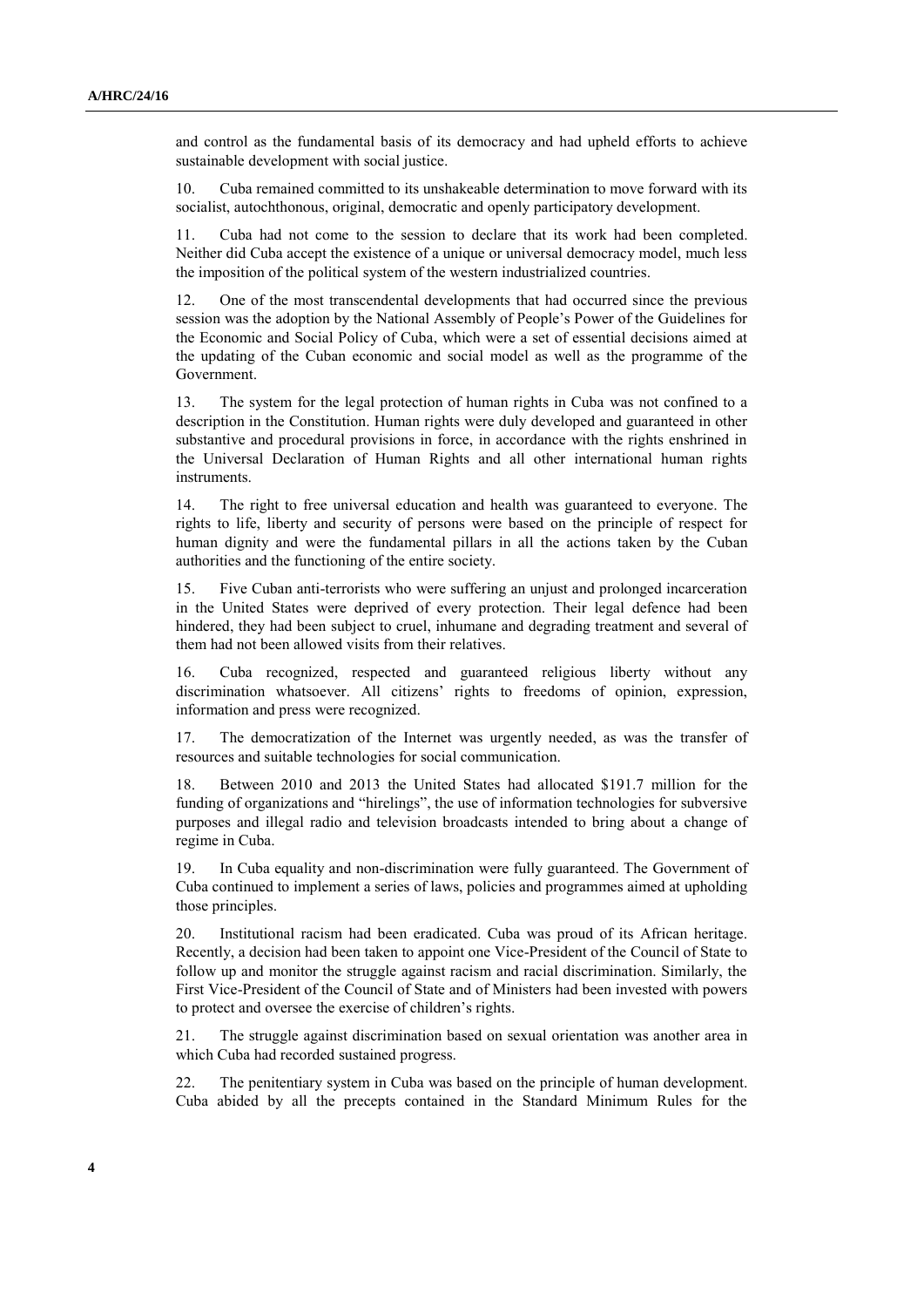Treatment of Prisoners and prioritized the preventive approach through a number of social programmes.

23. Through a number of cooperation programmes, Cuba also contributed to the exercise and attainment of human rights of other peoples of the world.

24. Cuba maintained a high level of cooperation and interaction with the procedures and mechanisms of the United Nations system in the area of human rights, which were implemented universally and on a non-discriminatory basis.

25. Cuba had always expressed its unequivocal willingness to establish a dialogue on every issue and with all States on the basis of mutual respect, sovereign equality and the recognition of the right to self-determination.

26. Cuba was open to a constructive and respectful dialogue.

#### **B. Interactive dialogue and responses by the State under review**

27. During the interactive dialogue, 132 delegations made statements. Recommendations made during the interactive dialogue are to be found in section II of the present report. All written statements of the delegations are posted on the extranet of the Human Rights Council, if available.<sup>1</sup>

28. Namibia referred to the impact of the embargo imposed against Cuba on human development.

29. Nepal highlighted progress in several fields, including women's rights, housing and food, and in meeting the Millennium Development Goals (MDGs).

30. The Netherlands welcomed the migration law; it also expressed concern at the reported increase in arbitrary detention, harassment and abusive controls.

31. Nicaragua highlighted the commitment of Cuba to human rights despite the blockade, and condemned the convictions against five Cubans.

32. The Niger appreciated efforts made in the fields of health and education, women's rights and migration.

33. Nigeria appreciated the generous assistance provided by Cuba to developing countries.

34. Norway welcomed efforts made by Cuba in the area of social, cultural and economic rights, but remained concerned at the lack of protection for human rights defenders.

35. Oman highlighted that Cuba had made human rights promotion a priority, to ensure protection for all citizens.

36. Pakistan appreciated the progress made by Cuba, irrespective of resource constraints due to unilateral sanctions.

37. Panama highlighted efforts made by Cuba regarding assistance for youth and children and in the area of women's rights and equality, and noted advances with respect to the MDGs.

38. Peru underscored achievements in migration policy and in economic, social and cultural rights, despite the imposed restrictions.

<sup>&</sup>lt;sup>1</sup> https://extranet.ohchr.org/sites/upr/Sessions/16session/Cuba/Pages/default.aspx.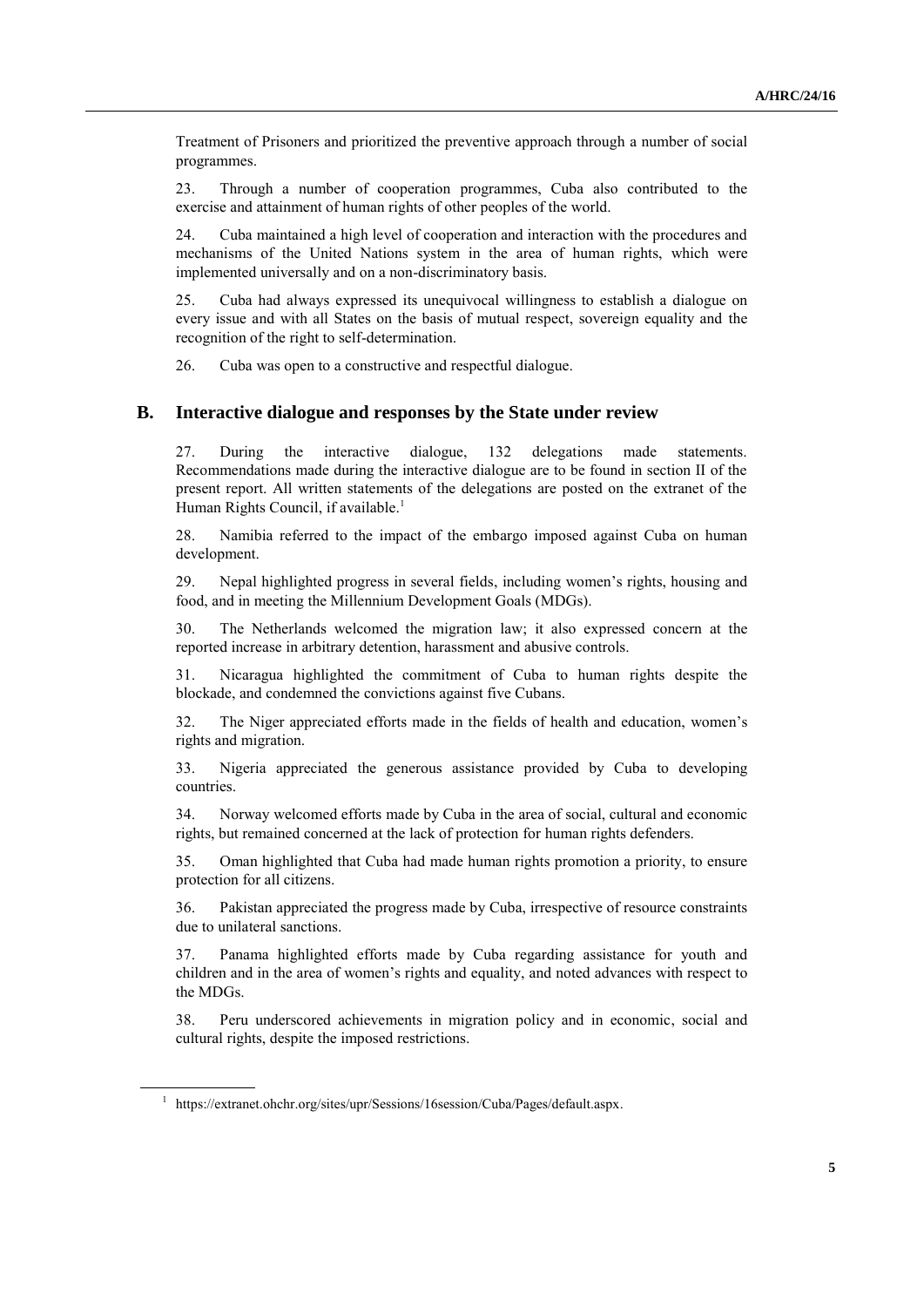39. The Philippines commended the leadership of Cuba, especially on the right to food and on international cooperation.

40. Poland was concerned at reported violations against human rights defenders and reiterated treaty body recommendations on establishing a national human rights institution.

41. Qatar thanked the delegation for its presentation.

42. Romania congratulated Cuba for fulfilling most of the MDGs.

43. The Russian Federation noted that considerable progress had been made, particularly in socioeconomic areas, despite the unilateral sanctions against Cuba.

44. Saudi Arabia welcomed efforts by Cuba to promote and protect human rights.

45. Senegal highlighted efforts by Cuba to improve the living conditions of its population despite multiple challenges.

46. Serbia highlighted the importance of raising awareness among children and youth with regard to their rights, and of developing a hotline to prevent drug use.

47. Sierra Leone noted MDG achievements and appreciated the assistance provided by Cuba, including in the medical field.

48. Singapore noted the significant strides made in education, health and women's empowerment.

49. Slovakia requested information on stakeholder consultation in preparing and bringing to public attention the national report.

50. Slovenia welcomed progress achieved, yet remained concerned at the continuing restriction of freedoms of expression, assembly and association.

51. Solomon Islands commended Cuba on its achievements, and encouraged the Government and stakeholders to collaborate in the area of human rights.

52. Somalia thanked Cuba for its presentation and the achievements indicated in the national report.

53. South Africa commended Cuba for its expansion of human rights protection for its citizens, as well as its expansion of health care in Africa.

54. South Sudan wished Cuba the best and a successful UPR.

55. Spain referred to a number of planned legislative measures and expressed hope that those would result in human rights improvements.

56. Sri Lanka commended the impressive strides made with regard to human rights, despite the significant challenges.

57. The State of Palestine commended Cuba for its provision of universal access to health care and the establishment of commissions for analysing racial discrimination.

58. The Sudan commended efforts to strengthen institutional capacity and improve the rights of children and persons with disabilities.

59. Sweden was concerned by freedom of expression restrictions, and by reportedly increased levels of arbitrary detention and intimidation of critics.

60. Switzerland commended the de facto moratorium on the death penalty.

61. The Syrian Arab Republic commended the achievements recorded despite the embargo, considered the worst form of human rights violation.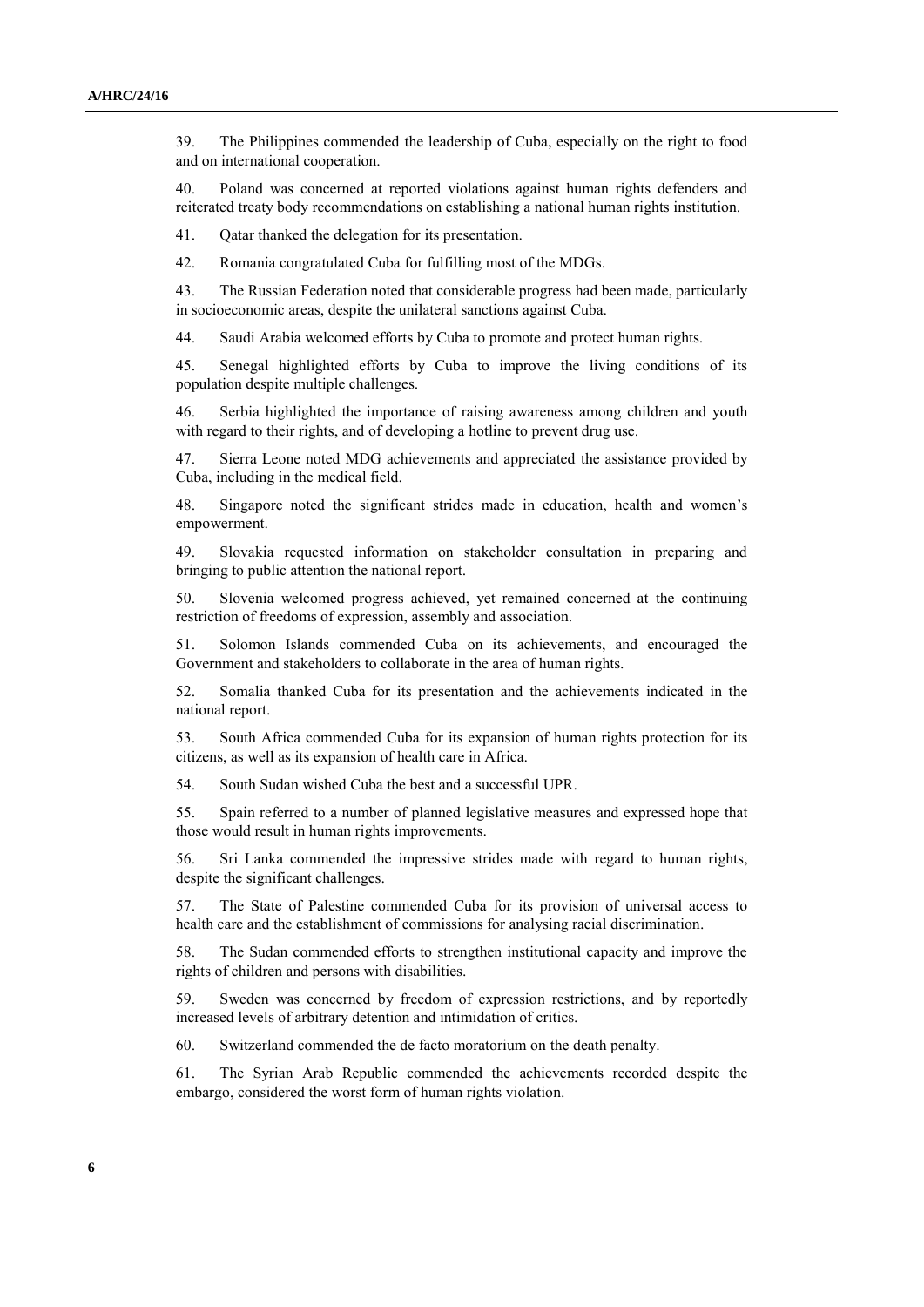62. Tajikistan commended achievements regarding MDGs, and expressed its trust that Cuba would continue to combat human trafficking.

63. Thailand commended efforts regarding MDGs and the rights to development, food, education and health.

64. Timor-Leste noted achievements in education, health and gender equality.

65. Togo welcomed measures in favour of elderly persons and the State's health-care system.

66. Trinidad and Tobago noted the ratification of human rights instruments and the country's strong MDG performance.

67. Tunisia welcomed the strengthened legal and institutional framework and encouraged Cuba to issue a standing invitation to Human Rights Council mandate holders. It expressed solidarity with Cuba, which had suffered 50 years of embargo.

68. Cuba indicated that, regarding national human rights institutions, there was not one single model. Cuba had a national system for the promotion and protection of human rights which functioned effectively and demonstrated the positive fulfilment of the aspirations and interests of the Cuban people.

69. Cuba said that its Government recognized, respected and guaranteed compliance with the labour principles and fundamental rights standardized by the International Labour Organization, which had constitutional status in Cuba.

70. Turkey commended the creation of travel opportunities for Cubans, the expansion of ownership rights and encouragement of entrepreneurship.

71. Turkmenistan welcomed the delegation of Cuba.

72. Uganda commended the achievement of MDGs 1, 2, 3 and 4 despite difficult circumstances; it also commended the country's cooperation with human rights bodies and its natural disaster programmes.

73. Ukraine reiterated its appreciation for the medical assistance that Cuba had provided for Ukrainian children.

74. The United Arab Emirates acknowledged the importance that Cuba attached to economic, social and cultural rights to improve living conditions and social justice and the steps taken to implement previous recommendations.

75. The United Kingdom of Great Britain and Northern Ireland welcomed the new migration law, but remained concerned about the continued restriction of freedom of expression.

76. The United Republic of Tanzania commended Cuba on progress made in the implementation of agreed recommendations despite major challenges, including the embargo and natural disasters.

77. The United States of America raised concerns on impediments to multiparty elections and freedom of expression, and referred to Alan Gross and Oswaldo Paya.

78. Uruguay underscored the implementation of measures to advance human rights, such as those in the areas of migration, prison visits and MDGs, even in a context of economic blockade.

79. Uzbekistan welcomed the progress made by Cuba in the protection and promotion of human rights since the first review.

80. The Bolivarian Republic of Venezuela welcomed the delegation.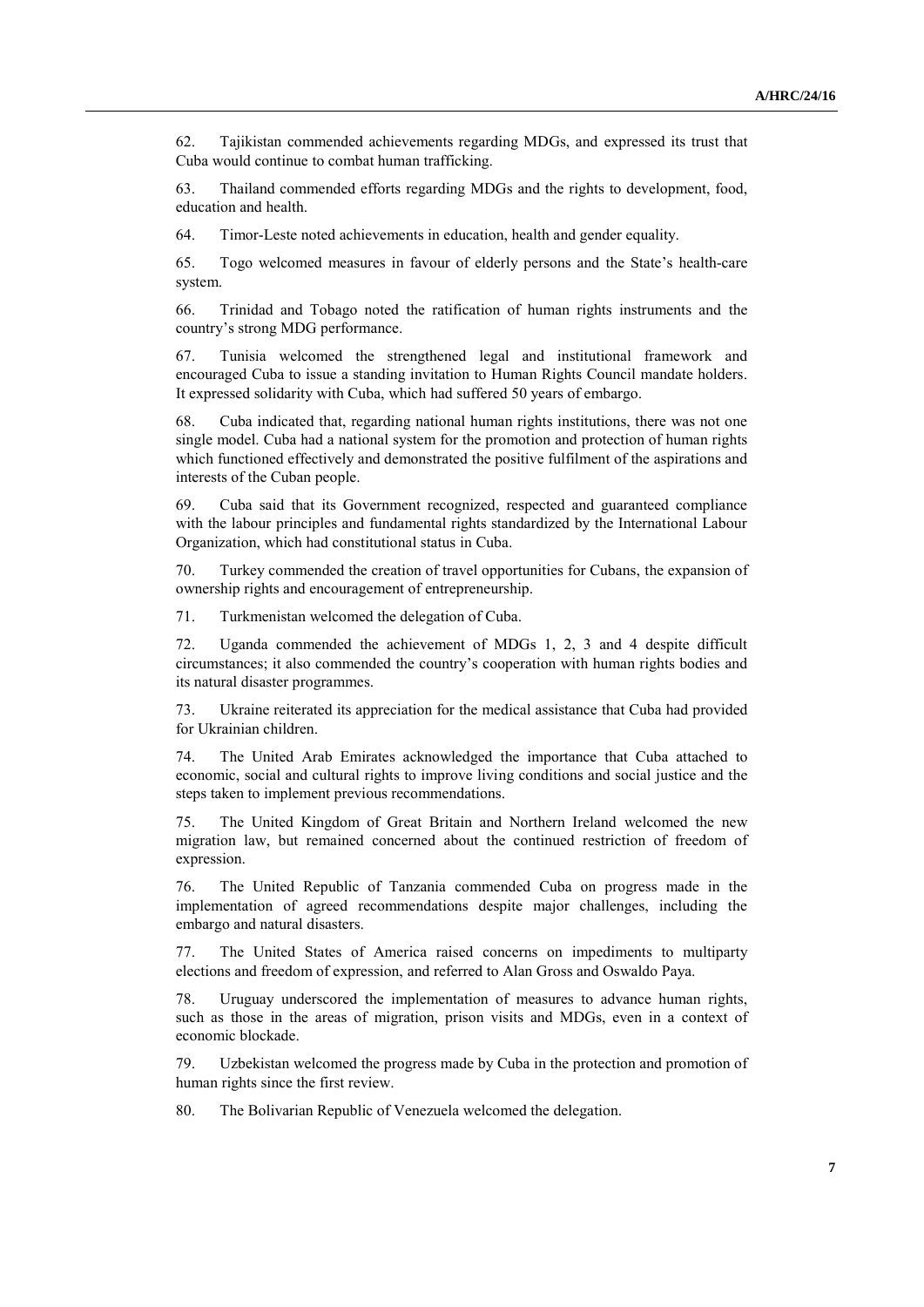81. Viet Nam expressed its appreciation of the State's commitments and commendable contributions to the UPR.

82. Yemen welcomed the ratification of the International Convention for the Protection of All Persons from Enforced Disappearance (CPED) and new legal rules to expand human rights legislation.

83. Zambia acknowledged the ratification of international instruments and the achievement of some MDGs. Zambia requested Cuba to continue its reform process.

84. Zimbabwe praised Cuba for ensuring a balance between civil and political rights and social, economic and cultural rights, notwithstanding the embargo.

85. Algeria welcomed the remarks made by Cuba in the introduction of its national report.

86. Angola commended achievements regarding MDGs, social and legal reforms and the lifting of restrictions on trips abroad.

87. Mexico recognized the progress made despite the unilateral economic blockade, and noted the elimination of the exit permit.

88. Armenia commended education improvements, including access for students with special needs.

89. Australia welcomed progress in overseas travel. It expressed concern with regard to restrictions on Internet access as well as reports on short-term detention.

90. Austria commended positive measures taken. It expressed concern regarding cases of intimidation, arrests and imprisonment of journalists and members of the political opposition.

91. Azerbaijan commended the State's cooperation with the United Nations human rights system, and efforts to achieve the MDGs.

92. Bahrain noted achievements and encouraged Cuba to continue its efforts towards the development of Cuban society.

93. Bangladesh commended the success Cuba had achieved in the health sector and welcomed economic reforms.

94. Barbados commended improvements made by Cuba and urged the international community to support its efforts.

95. Belarus commended progress made in human rights.

96. Belgium welcomed the Cuban delegation.

97. Benin welcomed efforts made on behalf of the elderly, persons with disabilities and women's rights and encouraged the abolition of the death penalty.

98. Bhutan commended activities carried out by Cuba in the areas of education and health, and encouraged Cuba to continue its cooperation with United Nations human rights mechanisms.

99. The Plurinational State of Bolivia welcomed the delegation.

100. Brazil recognized advances, including in the area of migration reform, made despite the fact that Cuba faced a blockade incompatible with human rights.

101. Brunei Darussalam commended the commitment of Cuba to promote the rights of the elderly.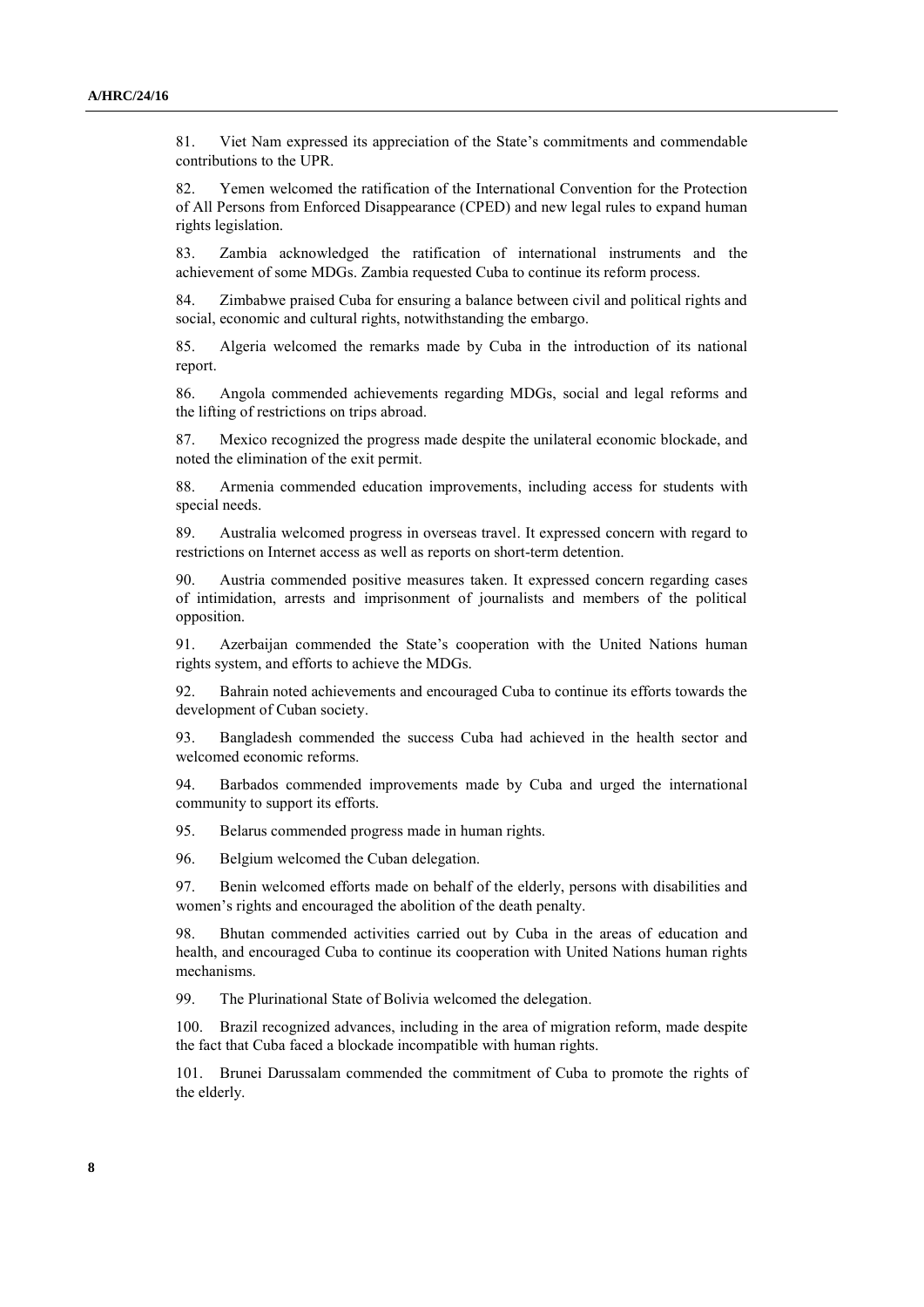102. Burkina Faso noted the ratification of international instruments and efforts to improve housing and social security.

103. Burundi commended the economic and social policy of Cuba. It thanked Cuba for medical support received during the civil war in Burundi.

104. Cambodia congratulated Cuba for its progress in meeting most MDGs. It expressed its belief that Cuba could do more.

105. Canada asked about the steps taken to provide human rights training for government officials.

106. Cape Verde commended progress with respect to the rights of citizens and the modernization of the economic system despite constraints.

107. Chad commended efforts made by Cuba to improve the promotion and protection of human rights.

108. The delegation indicated that Cuba respected the abolitionist positions on the death penalty. Currently, nobody was serving a death sentence. In Cuba there had never been, nor would there ever be, extrajudicial executions. Cuban judges were independent in their function of delivering justice.

109. Cuba said that progress had continued in recognizing and guaranteeing rights relating to sexual orientation and gender identity, guaranteeing in that way full and responsible enjoyment of sexuality.

110. Cuba said that culture was promoted in the country for all people. Efforts and progress to combat discrimination and to promote equality had been notable. The Government of Cuba was committed to achieving a gradual improvement of the Internet service currently provided, which for the most part was free and with social objectives.

111. The delegation said that freedom of the press was guaranteed in Cuba. Cuba reiterated the willingness of the Government to continue talks with the Government of the United States on the situation of Mr. Gross and of other individuals who were held in detention in Cuba and in the United States.

112. Chile remained concerned over the enjoyment of freedom of expression, and condemned the embargo.

113. China congratulated Cuba on its achievements in the field of human rights. China called on the relevant country to remove the embargo, which violated the human rights of Cubans.

114. Colombia highlighted dialogue, cooperation and assistance as elements to reinforce national human rights efforts.

115. Comoros stressed the commitment of Cuba to human rights.

116. The Congo underlined the high standards achieved by Cuba in the areas of education and health despite the embargo.

117. Costa Rica expressed concern about the lack of independent mechanisms to investigate allegations of torture.

118. Cyprus acknowledged the acceptance by Cuba of recommendations from the previous review.

119. The Czech Republic encouraged Cuba to promote and protect human rights.

120. The Democratic People's Republic of Korea encouraged Cuba to continue with its positive efforts.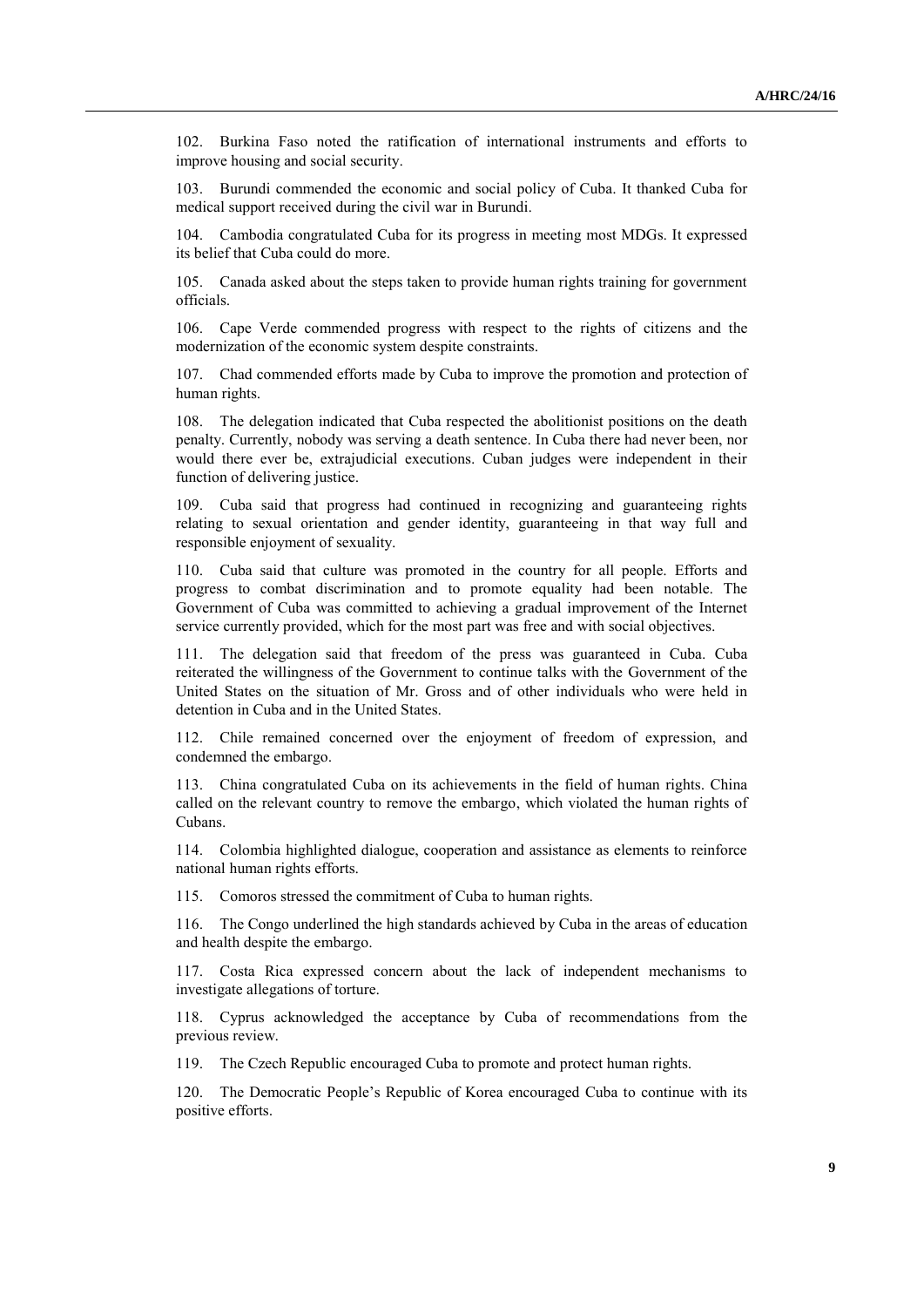121. The Democratic Republic of the Congo acknowledged the progress made by Cuba in the areas of, inter alia, health and education.

122. Djibouti commended efforts by Cuba to create national cohesion, despite remaining challenges.

123. The Dominican Republic welcomed the high-level delegation.

124. Ecuador recognized progress in areas such as housing, rehabilitation of inmates and food sovereignty.

125. Egypt welcomed efforts by Cuba to achieve a higher quality of access to justice.

126. El Salvador highlighted the decision of Cuba to achieve all MDGs.

127. Eritrea recognized the achievements made despite the blockade.

128. Estonia recognized progress made and invited Cuba to cooperate with special procedures and treaty bodies.

129. Ethiopia commended Cuba for overcoming challenges and pursuing the development of the country.

130. Referring to the State's signing of the International Covenant on Civil and Political Rights (ICCPR) and the International Covenant on Economic, Social and Cultural Rights (ICESCR), Finland asked about measures to amend the national legislation accordingly.

131. France welcomed the ratification by Cuba of CPED.

132. Gabon welcomed the country's cooperation with the human rights mechanisms.

133. Germany remained concerned about continued restrictions on Internet access and about censorship of critical websites.

134. Ghana recognized contributions made by Cuba to education and health globally despite constraints.

135. Haiti congratulated Cuba on the presentation of its national report.

136. Honduras noted legislation to improve immigration and relations with the Cuban diaspora.

137. Hungary commended Cuba for, inter alia, the migration policy and initiatives to increase access to information.

138. India commended Cuba for ending the exit permit requirement for its citizens.

139. Indonesia encouraged Cuba to continue to engage with human rights mechanisms.

140. The Islamic Republic of Iran praised Cuba for its constructive engagement with the UPR.

141. Iraq commended efforts made by Cuba in areas such as health, education, gender equality and freedom of religion.

142. Ireland noted treaty body concerns regarding pretrial, arbitrary and indefinite detention.

143. Italy recognized progress made and encouraged Cuba to continue to reform the economic system.

144. Jamaica commended the adoption of the economic and social outline. It noted work on youth and gender issues.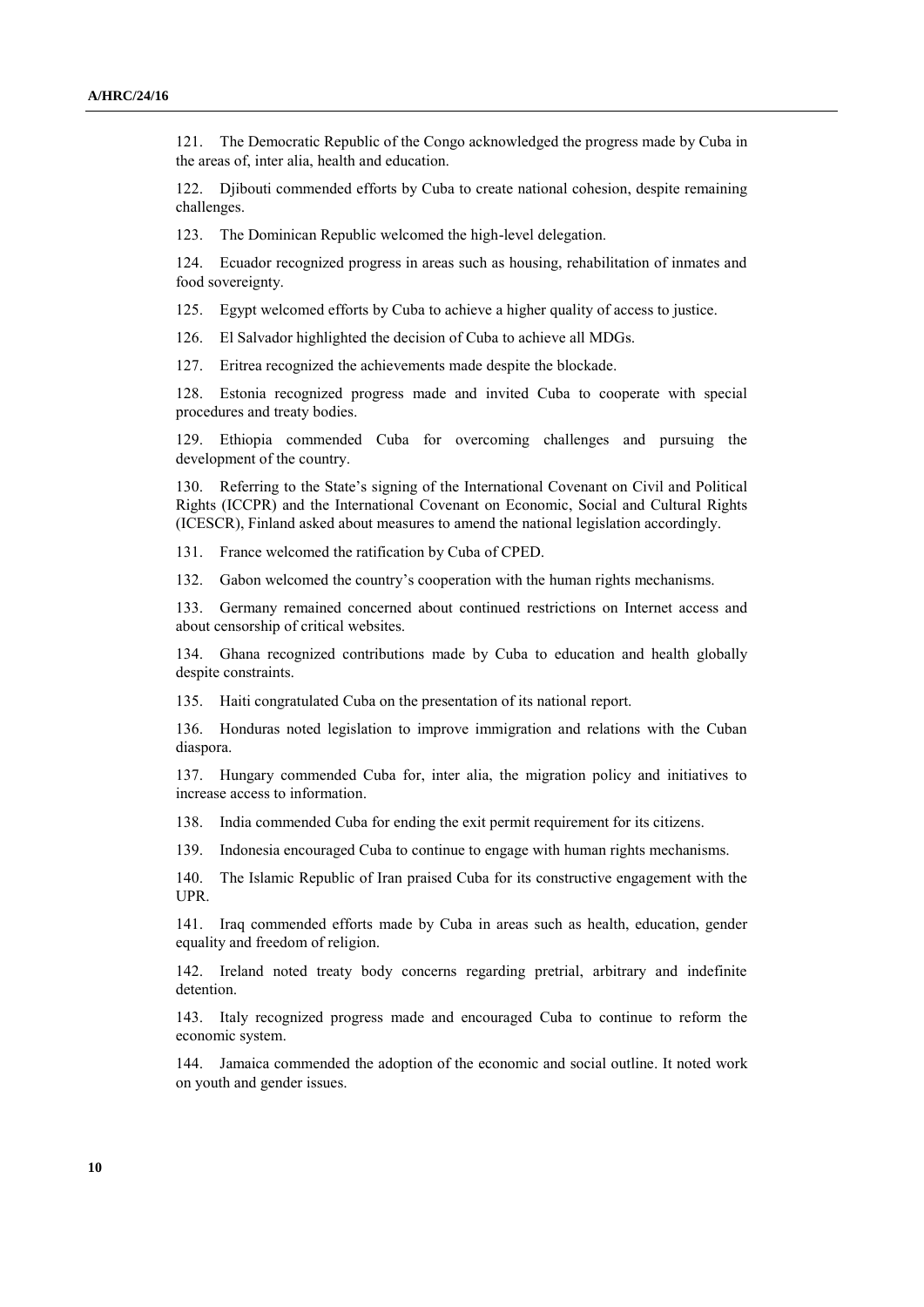145. Japan highlighted the amendment of the migration law. It expressed concern at the short-term detention of political opponents.

146. Jordan expressed appreciation for efforts to strengthen the institutional framework. It commended Cuba for spearheading international efforts regarding the right to food.

147. Kazakhstan noted the provision of information to special procedures and called on Cuba to strengthen human rights commitments.

148. Kenya acknowledged achievements in many areas and the contribution made by Cuba to the universal promotion of human rights.

149. Kuwait welcomed the State's cooperation with international human rights institutions.

150. Kyrgyzstan welcomed the Cuban delegation.

151. Cuba said that there was no room for impunity in Cuba for those who violated human rights or the laws or rules that enshrined those rights.

152. Cuba said that arbitrary detention was not practised in Cuba. Detentions were carried out in accordance with the criminal procedure and for offences classified in criminal law. There were no clandestine secret detention centres. In Cuba, torture was not practised.

153. The Lao People's Democratic Republic noted the achievement of enjoyment of all human rights despite constraints. It encouraged strengthened cooperation with the United Nations.

154. Lebanon welcomed Cuba's position and support in the UPR mechanism.

155. Lesotho acknowledged challenges faced by Cuba in promoting and protecting human rights.

156. Madagascar encouraged Cuba to continue to ensure that social development objectives were taken into account in public decisions.

157. Malaysia noted the contributions of Cuba to international solidarity in the areas of health and education.

158. Maldives commended achievements in health and education and progress in gender equality.

159. Mali welcomed the cooperation with other countries on health and education. It praised the country's literacy programmes.

160. Mauritania expressed solidarity with Cuba and called on the international community to support its development.

161. Argentina welcomed the ratification of CPED and the adoption of the regulation for employment of persons with disabilities.

162. Montenegro asked if Cuba planned to ratify the Optional Protocol to the Convention against Torture and Other Cruel, Inhuman or Degrading Treatment or Punishment (OP-CAT) and establish an independent national preventive mechanism.

163. Morocco welcomed achievements in human development. It noted efforts to improve penitentiary conditions.

164. Mozambique noted human rights achievements.

165. Myanmar welcomed the delegation of Cuba.

166. Equatorial Guinea expressed its support of the social justice principles of Cuba. It noted cooperation with United Nations treaty bodies.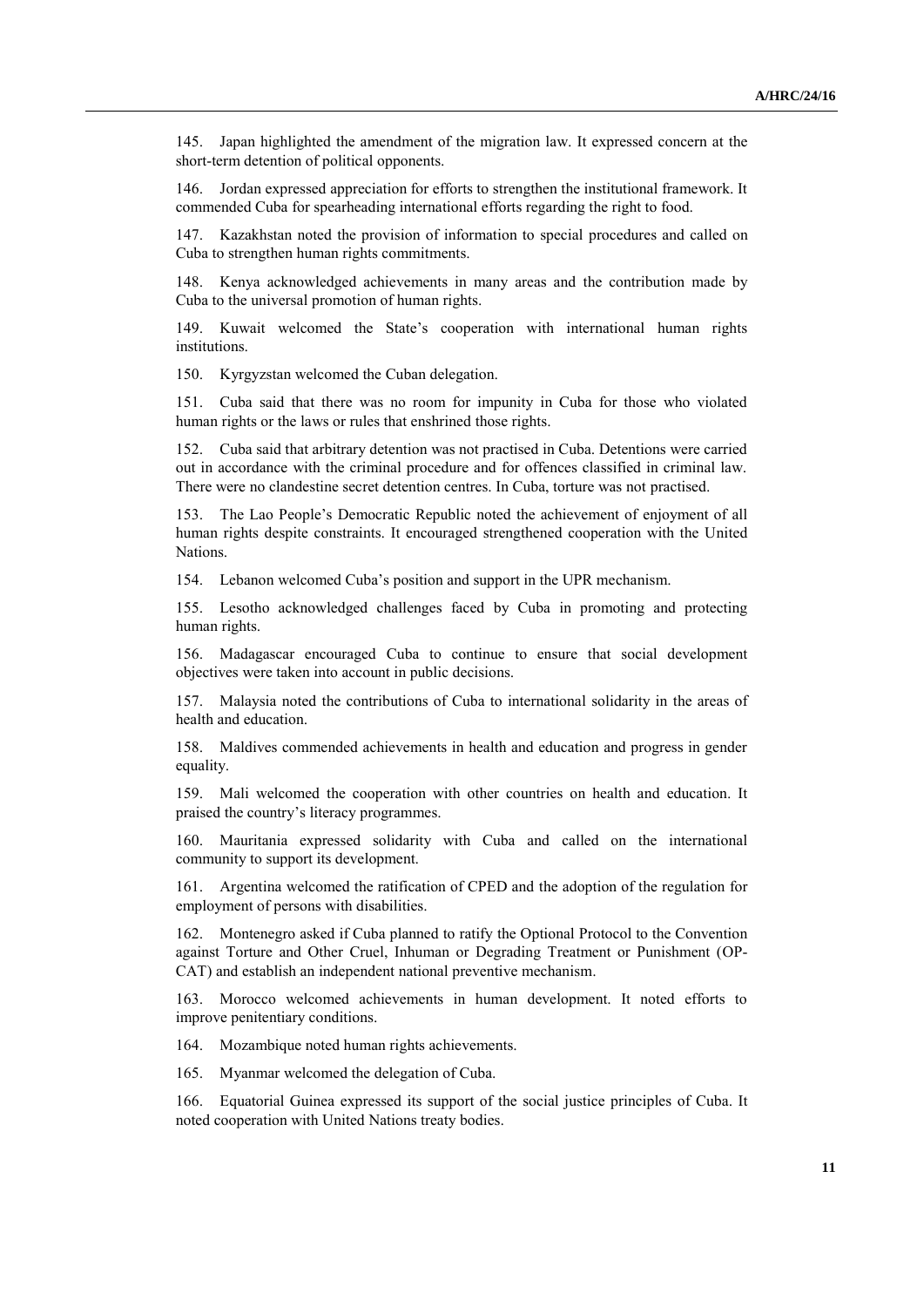167. Botswana welcomed the achievement of some MDGs despite decades of economic blockade.

168. The delegation noted that Cuba agreed to visits to the country from the Human Rights Council special rapporteurs, or other universal non-discriminatory mechanisms. In Cuba, arbitrary detentions and prison sentences for long periods without legal grounds occurred systematically at the Guantanamo Bay Naval Base. The economic, trade and financial blockade by the United States against Cuba was a massive, flagrant and systematic violation of the human rights of its people.

169. The delegation reiterated the commitment of Cuba to cooperating with the United Nations human rights system, the Human Rights Council and the UPR mechanism.

### **II. Conclusions and/or recommendations**\*\*

170. **The recommendations formulated during the interactive dialogue and listed below will be examined by Cuba, which will provide responses in due time, but no later than the twenty-fourth session of the Human Rights Council in September 2013:**

170.1. **Ratify the core (Kazakhstan)/ other international human rights treaties to which it is not yet a party (Burkina Faso)/Ratify, as soon as possible, major international human rights instruments already signed (Cape Verde);**

170.2. **Ratify the ICESCR (Romania, Maldives, Australia, Germany, Poland, Slovakia, Japan, Slovenia, France, Austria)/ Accede (Czech Republic)/Promptly ratify (Italy)/ Consider ratifying (Mexico)/Ratify and implement (Canada)/proceed quickly towards the ratification without reservations (Norway)/as soon as possible (Poland)/without any further delays (Slovakia)/at an early stage (Japan)/ Ratify and implement ICESCR without reservations or delay (Finland)/ and bring national legislation in compliance with relevant provisions of this Covenant (Czech Republic);**

170.3. **Subscribe to the Optional Protocol to ICESCR (El Salvador);**

170.4. **Ratify the ICCPR (Chile, Hungary, Estonia, Romania, Maldives, Australia, Germany, Poland, Slovakia, Japan, Slovenia, Montenegro, France, Tunisia)/ Ratify and implement (Canada, Austria)/ Accede (Switzerland, Czech Republic)/Promptly ratify (Italy)/Consider ratifying (Mexico)/Proceed quickly towards the ratification of ICCPR without reservations (Norway)/and ensure full implementation of all provisions (Hungary)/ as soon as possible (Poland)/ without any further delays (Slovakia)/at an early stage (Japan)/ and take necessary measures to ensure its full implementation in the national legislation (Switzerland)/ Ratify and implement ICCPR without reservations or delay (Finland)/ and bring national legislation in compliance with relevant provisions of this Covenant (Czech Republic);**

170.5. **Ratify both the ICCPR and the ICESCR without restrictions and issue a standing invitation to the Special Rapporteurs to visit the country, especially those on human rights defenders, freedom of expression and independence of judges and lawyers (Sweden);**

170.6. **Ratify the Optional Protocol to ICCPR (ICCPR-OP-1) as soon as possible (Estonia);**

<sup>\*\*</sup> Conclusions and recommendations have not been edited.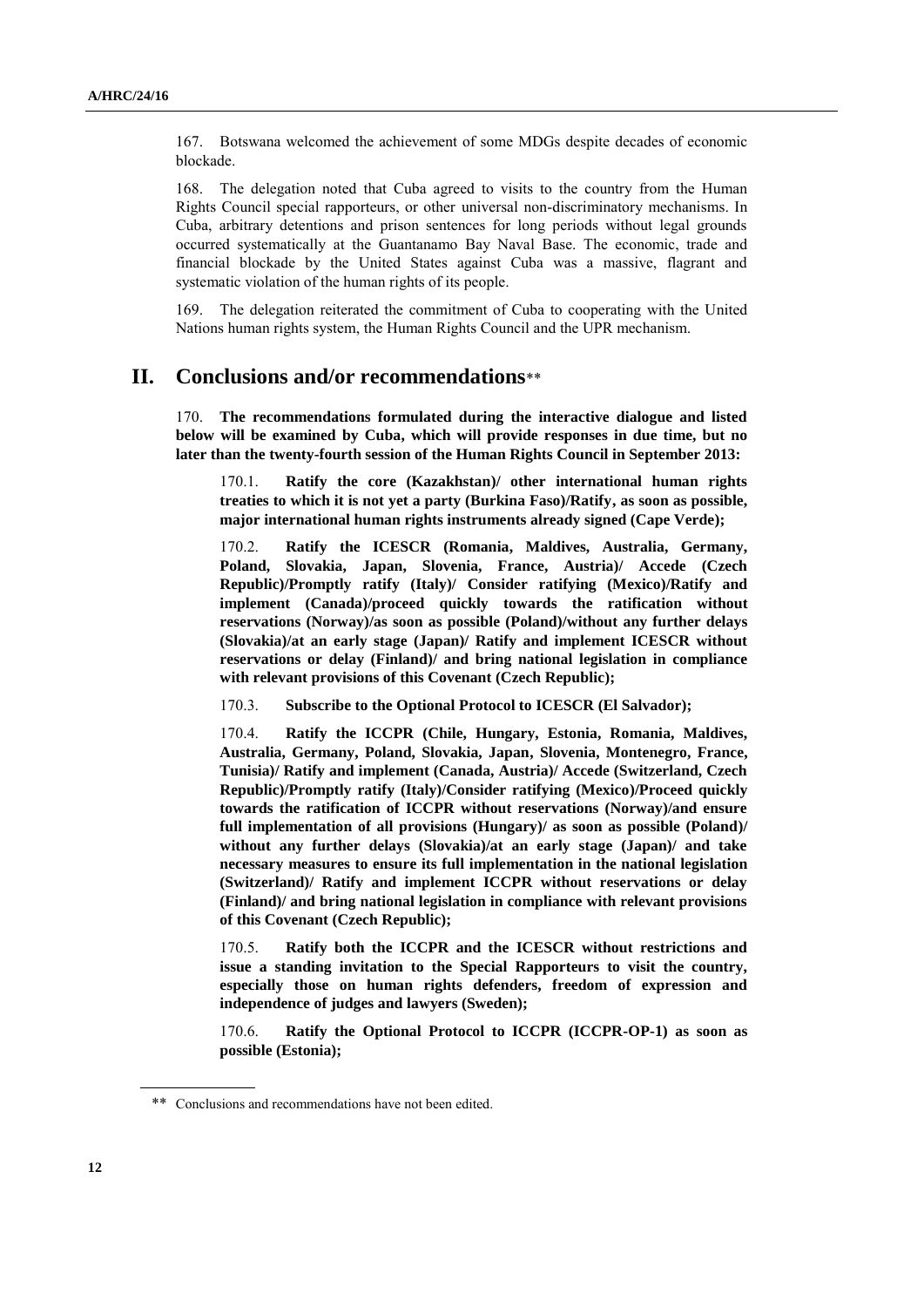170.7. **Continue with measures carried out in order to (Argentina)/Ratify the Second Optional Protocol to ICCPR (Montenegro) as soon as possible (Estonia)/ aiming at abolishing of the death penalty for all crimes or formalizing the de facto moratorium on the death penalty (Montenegro);**

170.8. **Confirm the signature of ICCPR and ICESCR without restriction to freedom of expression or assembly and take the necessary measures to incorporate them into its national legislation (Netherlands);**

170.9. **Ratify the Optional Protocol to the Convention on the Elimination of All Forms of Discrimination against Women, as recommended in the first cycle (Slovenia);**

170.10. **Consider ratifying (Armenia)/Access and ratify (Estonia)/Ratify the OP-CAT (France, Tunisia, Costa Rica)/and criminalize torture (Costa Rica);**

170.11. **Adhere (Honduras)/ Continue with the measures carried out in order to ratify the ICRMW (Argentina);**

170.12. **Subscribe (El Salvador)/Ratify the Optional Protocol to the Convention on the Rights of Persons with Disabilities (Austria);**

170.13. **Consider recognizing the competence of the Committee on Enforced Disappearances to receive and study communications (Uruguay);**

170.14. **Adhere (Costa Rica)/Ratify the Rome Statute (France, Tunisia) of the International Criminal Court (Austria, Costa Rica);**

170.15. **Continue adopting new rules to widen the legislative grounds of human rights (Syrian Arab Republic);**

170.16. **Continue to adopt legal coverage of human rights (United Arab Emirates);**

170.17. **Continue to develop measures for the development of national legislation in accordance with international instruments in the field of human rights (Uzbekistan);**

170.18. **Continue to develop the legal and institutional framework for the promotion and protection of human rights and develop social justice (Serbia);**

170.19. **Continue bringing national legislation into line with changes in its economic model and in accordance with the treaties to which it is party (Venezuela (Bolivarian Republic of));**

170.20. **Continue measures aimed at maintaining the national legislation consistent with international human rights instruments (Belarus);**

170.21. **Continue developing the domestic legislation and institutional framework for the promotion and protection of human rights (Bhutan);**

170.22. **Further improve the legal framework for the protection and promotion of human rights in conformity with its national conditions (China);**

170.23. **Review legislation in conformity with international commitments (Iraq);**

170.24. **Integrate the CAT in the domestic legislation (France);**

170.25. **Intensify efforts to harmonize all legislation (including its criminal law) to the Convention on Rights of the Child (CRC) and its Optional Protocol on the sale of children, child prostitution and child pornography, extending**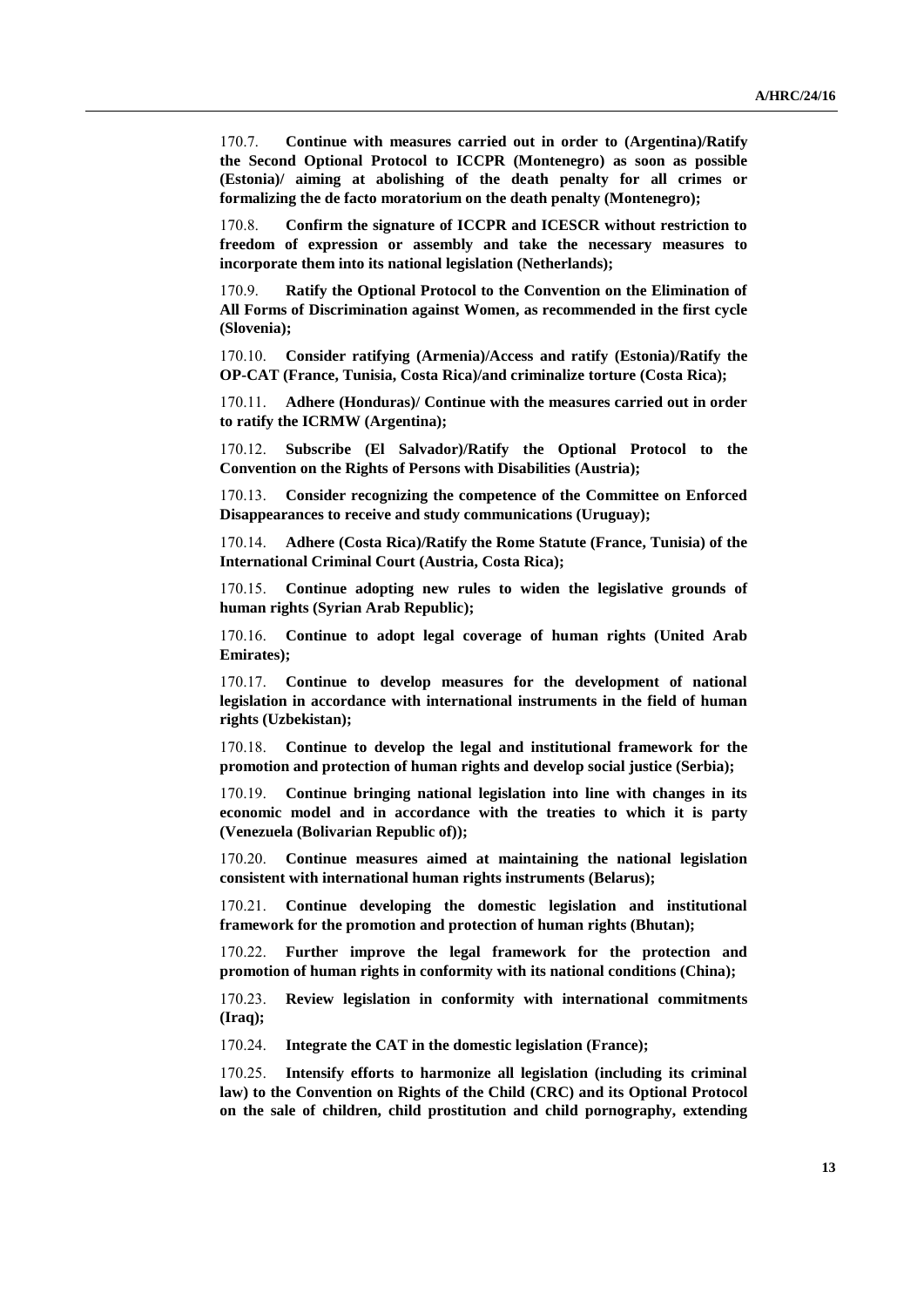**their protection up to 18 years (Uruguay); Review all legislation related to children to harmonize it with the CRC (Honduras); Harmonize a child's protection legislation to international standards (Kazakhstan);**

170.26. **Take more active measures to promote real participation of NGOs and civil society institutions in the adoption of legislation to promote human rights (Iraq);**

170.27. **Continue to improve its human rights system in accordance with the will of the people (Nigeria);**

170.28. **Continue developing the institutional framework concerning the promotion and protection of human rights (Panama, Ukraine);**

Pursue the development of its institutional framework concerning the **promotion and protection of human rights (Democratic Republic of the Congo);**

170.30. **Consider the possibility of adopting new measures to improve its human rights protection system (Bolivia (Plurinational State of));**

170.31. **Strengthen the legal and institutional framework for the promotion and protection of human rights and to continue expanding the social justice (Iran (Islamic Republic of));**

170.32. **Continue strengthening the democratic character of its institutions, laws, policies and programmes that maintain their clear popular and participatory nature (Algeria, Ecuador, Ethiopia);**

170.33. **Consider setting up an independent human rights commission in line with the Paris Principles (Sierra Leone); Consider the possibility of establishing a national human rights institution in accordance with the Paris Principles (Uruguay); Consider the possible establishment of a national human rights institution, according to the Paris Principles (Mexico); Establish a national institution for the protection of human rights in conformity with the Paris Principles (France);**

170.34. **Continue protecting its population from the effects of the blockade imposed by the United States of America (Venezuela (Bolivarian Republic of));**

170.35. **Continue to address the effects of unilateral blockade of the United States of America (Bolivia (Plurinational State of));**

170.36. **Continue to denounce in international forums the unilateral coercive measures, in particular the inacceptable economic blockade imposed by the United States of America and continue consolidating international efforts aimed at repealing it (Ecuador);**

170.37. **Further strengthen its institutional framework to enable it to defend its sovereignty and protect the human rights of its people (Zimbabwe);**

170.38. **Continue defending the country's independence and sovereignty (Belarus);**

170.39. **Persist in its efforts despite the difficulties both internal and external it has to face (Comoros);**

170.40. **Address the negative impacts of unilateral economic measures and natural calamities that affect the country (India);**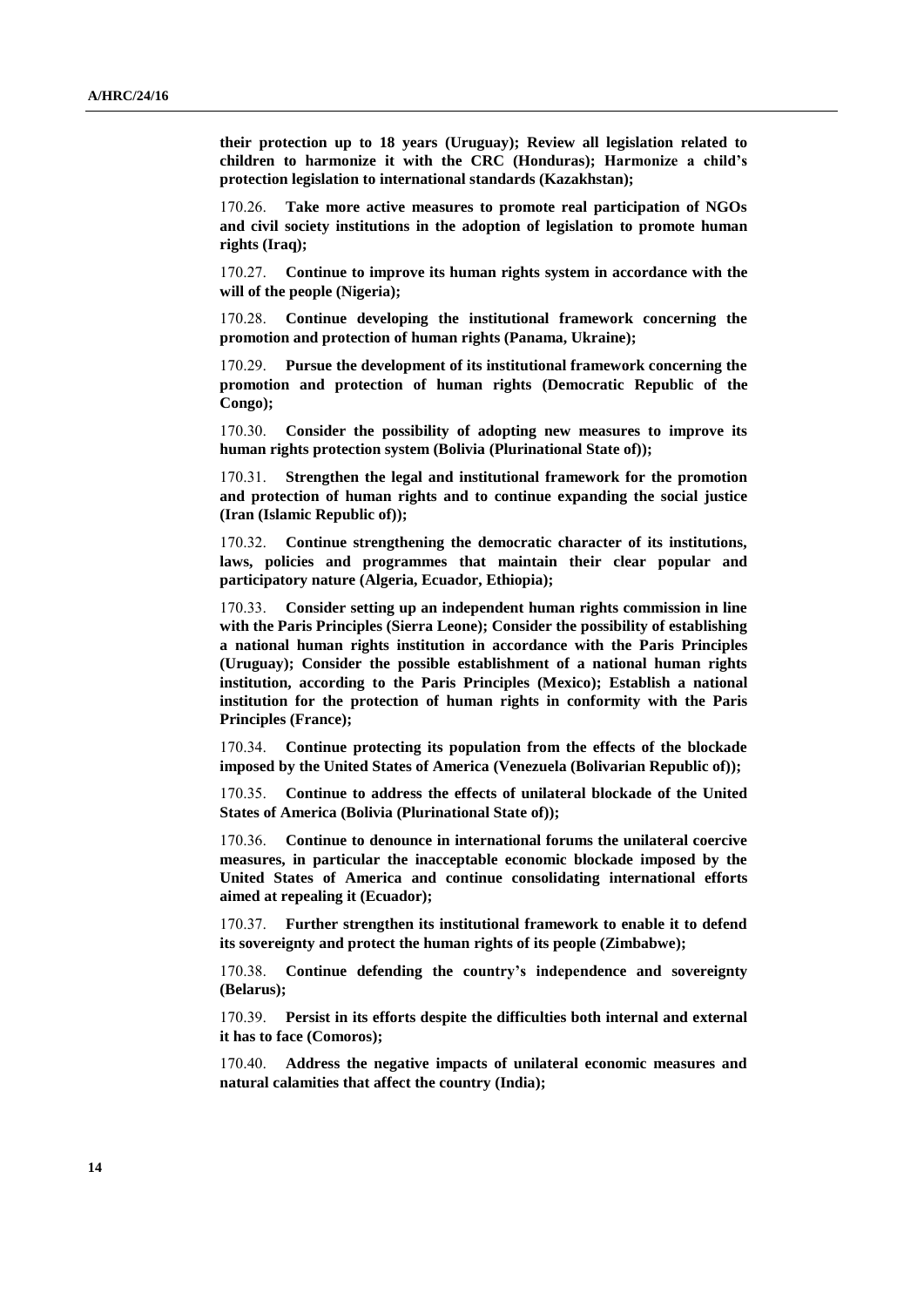170.41. **Continue with the policy of National Reconciliation as this is the best way to prosper and for nation building (Namibia);**

170.42. **Continue to promote dialogue with all States, on the basis of mutual respect, sovereign equality, self-determination and the right to choose their own political, economic and social system (Democratic People's Republic of Korea);**

170.43. **Encourage to continue promoting its commitment to dialogue on all issues and with all states, on the basis of mutual respect, sovereign equality, self-determination and recognition of the right of every people to choose their own political, economic and social system (South Sudan);**

170.44. **Preserve with vigour the approach of cooperation, non-politicization and respectful dialogue among all nations in terms of human rights (South Sudan);**

170.45. **Continue to pursue its commitment to dialogue on all issues and with all States, on the basis of mutual respect, sovereign equality, self-determination and recognition of the right of every people to choose their own political, economic and social system (Mozambique);**

170.46. **Promote understanding, tolerance and friendship among the peoples of the world (Democratic People's Republic of Korea, Eritrea) along the ideas of peaceful co-existence and genuine cooperation and partnership (Eritrea);**

170.47. **Continue efforts to promote and protect the rights of all segments of the population (Nepal);**

170.48. **Continue its efforts to widen the protection of human rights and the security of its citizen in the country as a means of consolidating social justice (Syrian Arab Republic);**

170.49. **Continue achieving the widest enjoyment possible of human rights and basic freedoms (Syrian Arab Republic);**

170.50. **Launch new measures and initiatives to continue efforts to ensure a wider access to all of all human rights and fundamental freedom (Algeria);**

170.51. **Promote new actions and initiatives to continue progressing in its efforts to achieve the widest possible enjoyment of all human rights and fundamental freedoms for all (Turkmenistan);**

170.52. **Maintain and strengthen measures to enhance the promotion and protection of human rights (Bahrain);**

170.53. **Further ensure the enjoyment of human rights in particular in the areas of economic, social and cultural rights and the right to development (Cambodia);** 

170.54. **Redouble all efforts to preserve the progress achieved in a number of areas such as culture, education, health and the fight against social inequality (Turkey);**

170.55. **Preserve the progress achieved in areas such as culture, education, health and the elimination of social inequality (Belarus);**

170.56. **Continue efforts to strengthen measures to enhance the promotion and protection of human rights including social, political, economic and cultural rights (Botswana);**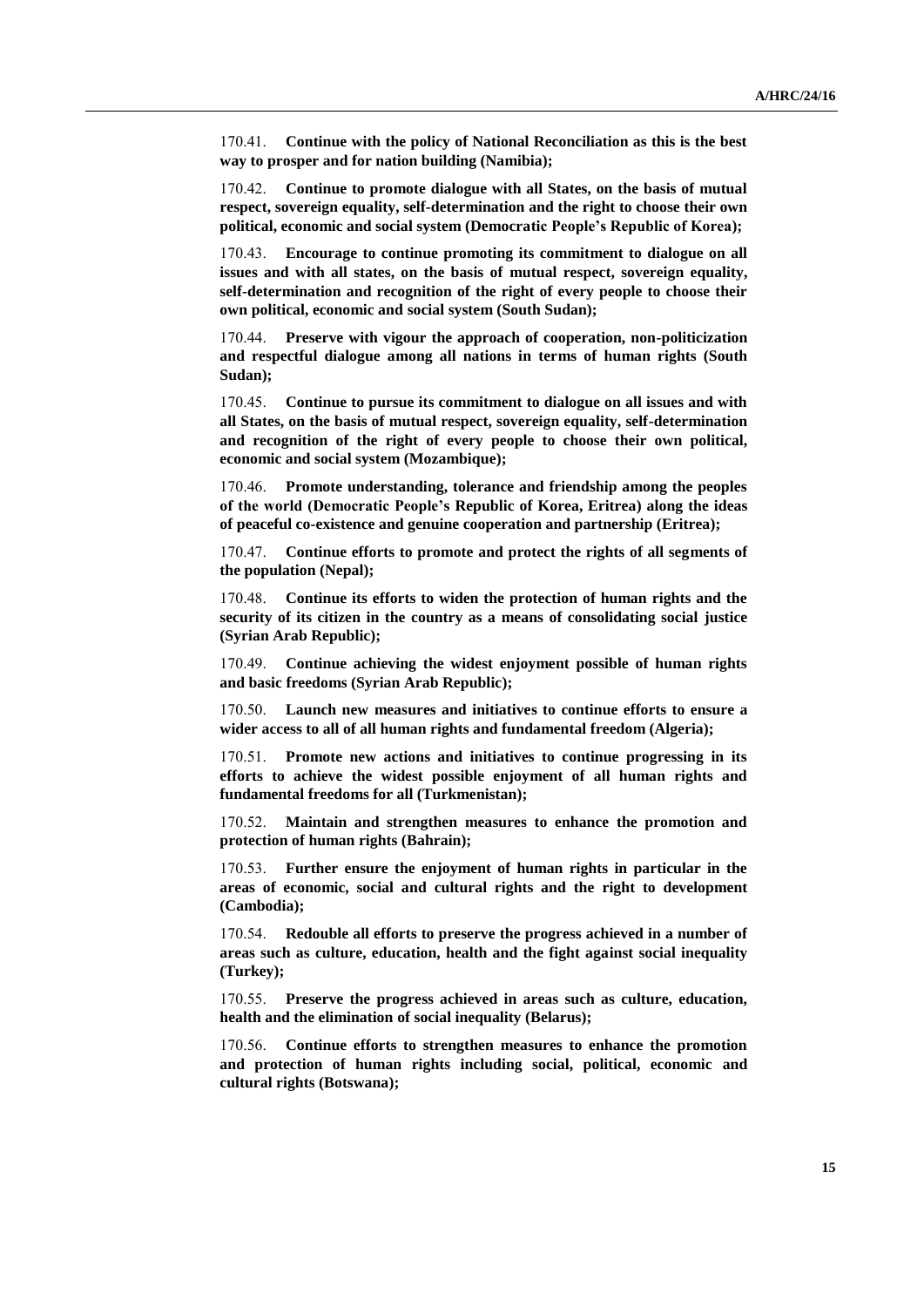170.57. **Continue its efforts for the development and the wellbeing of its population, particularly through education and training which even some of our countries also benefit from (Comoros);**

170.58. **Promote and protect all human rights for all (Iran (Islamic Republic of));**

170.59. **Continue to enhance the interests of the people of Cuba and overcome any undue process (Ethiopia);**

170.60. **Continue to ensure proper representation of social development goals in public decisions (Mauritania);**

170.61. **Continue implementing necessary measures to guarantee the safety of its citizens and to preserve the peaceful atmosphere and internal order and confidence in both the criminal justice system and the police system (Syrian Arab Republic);**

170.62. **Continue to improve the Cuban political system, upholding the values of the Cuban society and the national unity, and promoting the strengthening of its democracy (Iran (Islamic Republic of));**

170.63. **Continue efforts to strengthen participatory democracy, as a way to ensuring participation of citizens in public affairs (Botswana);**

170.64. **Work through the United Nations mechanism in progressive development of the third generation of human rights, particularly the value of international solidarity (Sudan); Promote the development of third generation rights, in particular the value of international solidarity (Democratic People's Republic of Korea);**

170.65. **Continue to support in international forums the right to selfdetermination and independence of peoples (Venezuela (Bolivarian Republic of));**

170.66. **Continue promoting (Bolivia (Plurinational State of)) / to support (Lebanon) initiatives in defence (Bolivia (Plurinational State of))/ to promote (Lebanon) international solidarity (Bolivia (Plurinational State of), Lebanon);**

170.67. **Continue to cooperate with other countries in health (Burundi, Kuwait, Ukraine);**

170.68. **Extend in the region the positive experience in education and health care, including through special training (Russian Federation);**

170.69. **Continue to promote the training and education of qualified people, especially in the sphere of health in developing countries (Tajikistan);**

170.70. **Continue the cooperation in health matters with the developing countries, particularly LDCs (United Republic of Tanzania);**

170.71. **Continue to share its experiences in the area of health (Chad);**

170.72. **Internationalize the "***Milagro***" operation to restore vision to people with ophthalmological diseases (Haiti);**

170.73. **Expand and share with other countries the experiences in research on vaccines for diseases affecting the world population, especially in developing countries (India);**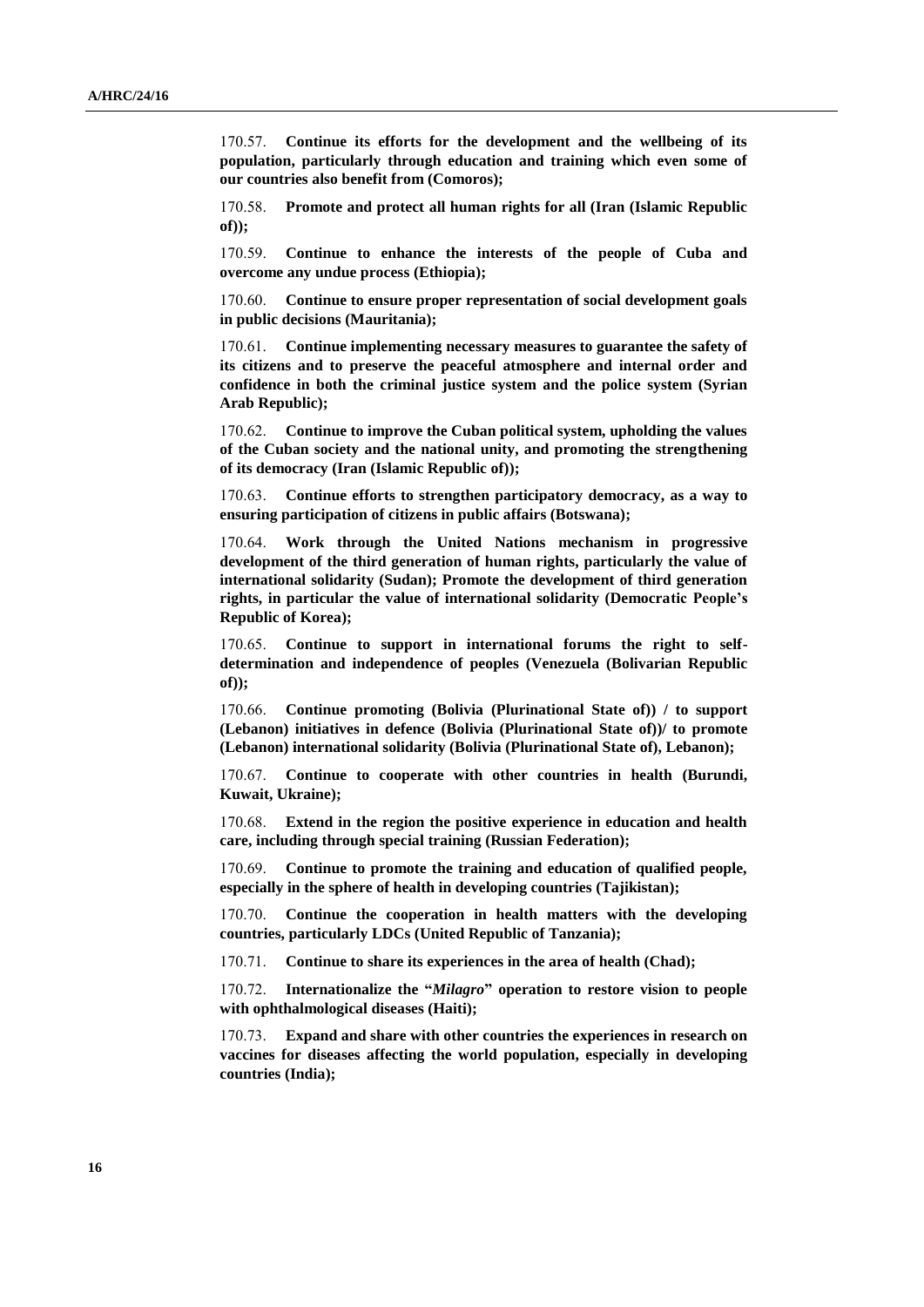170.74. **Continue and promote the training and education of qualified people especially in the sphere of health in the developing countries, and continue promoting initiatives in defence of international solidarity (Timor-Leste);**

170.75. **Promote in the international level Cuban educational programmes, such as "Yes, I can" and "Yes, I can continue" (Russian Federation);**

170.76. **Share its experiences in teachers and professors' training, and in adults' education (Chad);**

170.77. **Promote in the international scene the literacy and post-literacy Cuban programs named "***Yo sí puedo***" "***Ya puedo leer y escribir***" and "***Yo sí puedo seguir***"(Haiti);**

170.78. **Continue its efforts to develop national information and education strategy which encourages a culture of disaster risk reduction (Yemen);**

170.79. **Further develop national information and public education strategy that encourages the culture of disaster risk perception (Oman);**

170.80. **Prioritize the protection of the right to life of Cubans in the fight against disasters and share its experiences with the countries of the region (Haiti);**

170.81. **Provide humanitarian assistance at the extent possible to neighbouring countries which need assistance because of man-made or natural catastrophes (Russian Federation);**

170.82. **Share experiences in disaster risk management with other countries (Sierra Leone);**

170.83. **Provide support to countries requesting assistance in case of natural disasters and other ravages of nature (Bangladesh);**

170.84. **Continue working against the catastrophic consequences of natural phenomena (Bolivia (Plurinational State of));**

170.85. **Further strengthen the capacity to counter natural disasters (China);**

170.86. **To keep, as a priority for the country, the protection of the right to life of all Cubans in confronting the various dangers of disaster (Kuwait);**

170.87. **Continue efforts to prevent illicit drugs consumption and trafficking, which are a remaining problem without a social impact in Cuba (Egypt);**

170.88. **Continue with overall education regarding the rights of children with developing the preventive assistance concerning the use of drugs (Serbia);**

170.89. **Maintain the priority given to women and children (Senegal);**

170.90. **Continue implementing measures that make prevail the best interest of the child when the time comes for decision making (Panama);**

170.91. **Continue to pay particular attention to the protection of the rights of children and strengthen measures for the full realization of the rights of children with disabilities (Serbia);**

170.92. **Continue policies to strengthen the rights of children (Viet Nam);**

170.93. **Continue promoting efforts to support the youth, particularly in the area of education and employment, and set up programmes and suitable mechanisms to encourage their effective participation in the society (Qatar);**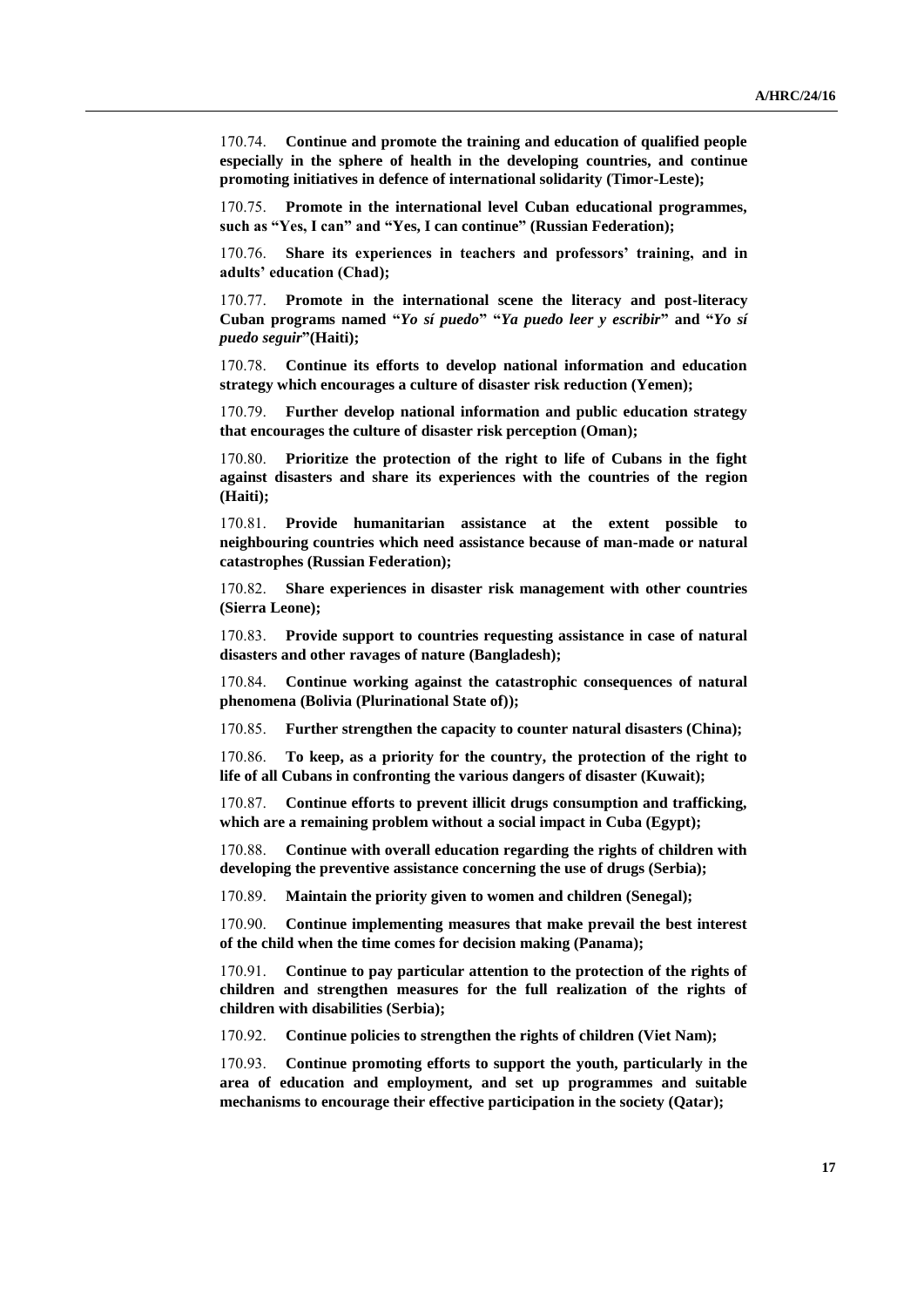170.94. **Strengthen community management to solve problems of groups at risk and prioritize the attention to young people living in rural areas (Tajikistan);**

170.95. **Continue to take measures in order to support young people in terms of education and employment (Uzbekistan);**

170.96. **Continue providing specialized assistance to young people (Pakistan);**

170.97. **Intensify its efforts to collect more disaggregated data in different sectors (Morocco);**

170.98. **Increase constructive cooperation with United Nations human rights mechanisms (Russian Federation); Continue the international cooperation with the United Nations human rights machinery (State of Palestine); Continue cooperation with the United Nations human rights mechanisms (Bolivia (Plurinational State of)); Continue to positively engage the United Nations human rights mechanisms and instruments (Zimbabwe);**

170.99. **Continue to contribute to the strengthening of the system of United Nations human rights on the basis of dialogue, non-politicization and cooperation (Venezuela (Bolivarian Republic of));**

170.100. **Continue to defend the cooperative approach (Democratic People's Republic of Korea) approach of cooperation (Eritrea) non-politicization and respectful dialogue in the field of human rights (Democratic People's Republic of Korea) / mutual respect and non-politicization of human rights issues (Eritrea);**

170.101. **Seek assistance and technical expertise from the OHCHR to develop a common core document so as to streamline treaty reporting (Maldives);**

170.102. **Continue to support the UPR as a mechanism for respectful dialogue and exchange (Democratic People's Republic of Korea);**

170.103. **Disseminate the results of the UPR and hold periodical comprehensive consultations, including with civil society sectors (Colombia);**

170.104. **Widely publish the outcome of this UPR and make regular and inclusive consultations with civil society an integral part of the follow-up to the UPR (Czech Republic);**

170.105. **Continue its cooperation and interaction with the Council and its mechanisms and reinforce its achievements in the area of human rights (Congo);**

170.106. **Fulfil obligations to the human rights mechanisms, including submission of outstanding reports and approving pending visits of Special Rapporteurs (Sierra Leone);**

170.107. **Extend/Issue a standing invitation to the Special Procedures of the Human Rights Council (Austria, Spain, Hungary, Montenegro);**

170.108. **Work with the United Nations special procedures and maintain its willingness to cooperate with these mechanisms (El Salvador);**

170.109. **Take all necessary measures to facilitate the visits requested by United Nations special procedures without further delay (Finland);**

170.110. **Respond favourably to requests to visit by the special procedures and extend to them an open invitation (France);**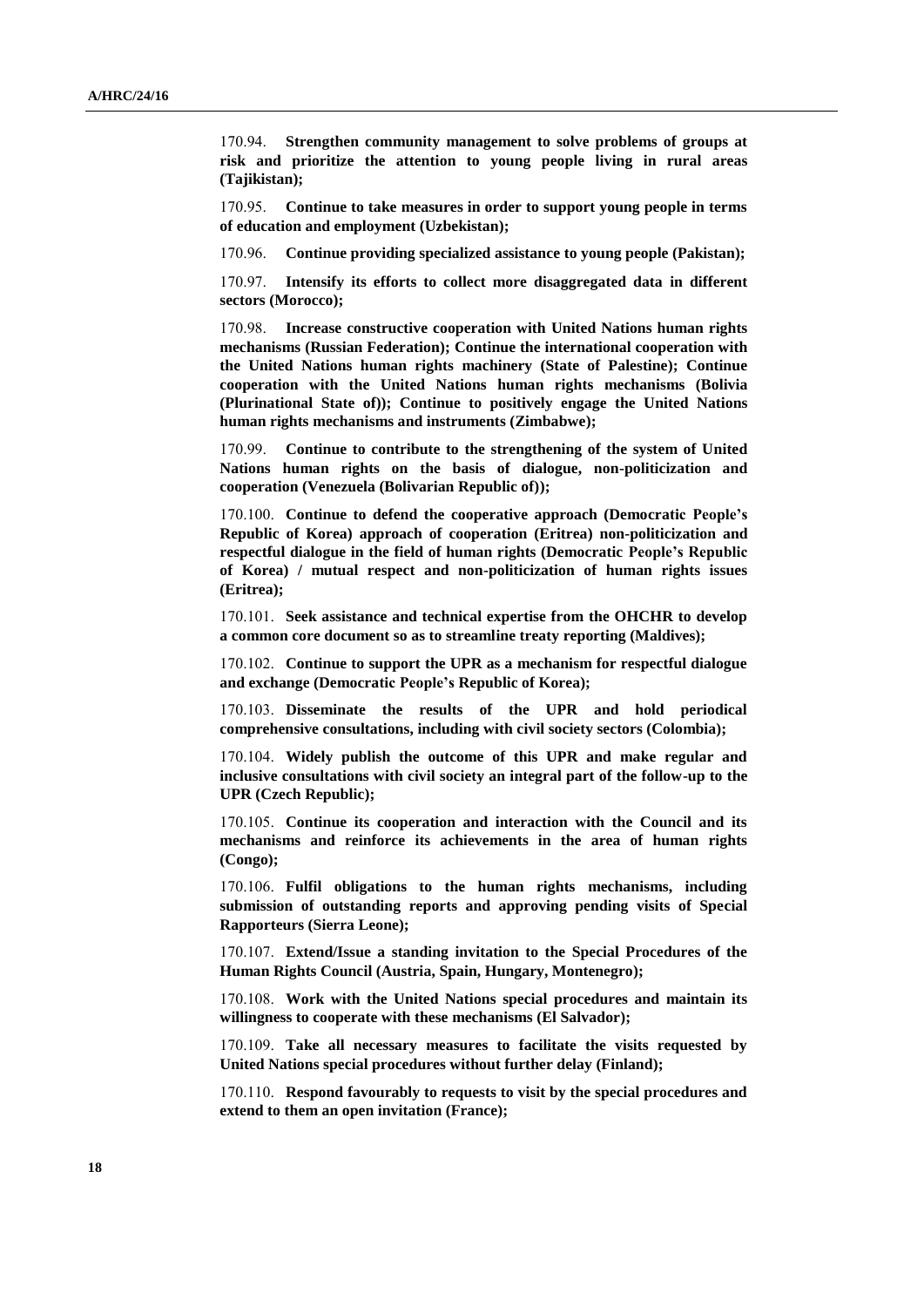170.111. **Invite as soon as possible the Special Rapporteur on torture and other cruel, inhuman or degrading treatment or punishment (Spain);**

170.112. **Materialize the prearranged visit with the Special Rapporteur on the question of Torture (Mexico);**

170.113. **Accept the request for a country visit made in 2011 by the Special Rapporteur on the rights to freedom of peaceful assembly and of association (Chile);**

170.114. **Continue its efforts to ensure full equality for all its citizens (South Africa);**

170.115. **Continue deploying its best efforts for the eradication of stereotypes, prejudices and negative attitudes of patriarchal, racial and gender-based nature (Peru);**

170.116. **Continue to implement measures (Turkey) / to eliminate (Viet Nam) gender stereotypes in the national idiosyncrasy (Turkey, Viet Nam);**

170.117. **Take measures in order to reduce gender stereotypes regarding the roles and the responsibilities of women in the family and in the society (Armenia);**

170.118. **Intensify awareness campaigns to combat gender stereotypes (Brazil);**

170.119. **Continue its efforts to combat prejudice and negative racial stereotyping (Argentina);**

170.120. **Continue to enhance women's rights and intensify awareness campaigns to combat stereotypes against women (Ghana);**

170.121. **Continue promoting (Turkey) / applying (Nicaragua) a gender perspective (Turkey) in its national policies (Nicaragua);**

170.122. **Continue to maintain its significant achievements in the empowerment of women (Nigeria);**

170.123. **Continue to improve its policies to protect and promote the rights of women and their empowerment (Bangladesh);**

170.124. **Continue its efforts to promote equality between women and men (Panama);**

170.125. **Continue to promote gender equality to ensure a level playing field for all women in all wards of the society (Singapore);**

170.126. **Increase efforts on gender equality (El Salvador);**

170.127. **Deepen studies on gender perspective and prevent against any kind of discrimination in the media (Myanmar);** 

170.128. **Continue working to achieve a greater women's leadership in agricultural cooperatives (Myanmar, Viet Nam);**

170.129. **Add more content on gender equality and human rights to master's degree and courses of officials and law enforcement officers (Pakistan);**

170.130. **Continue the existing strengthening of the legal and institutional framework to combat racial discrimination and prejudice (South Africa);**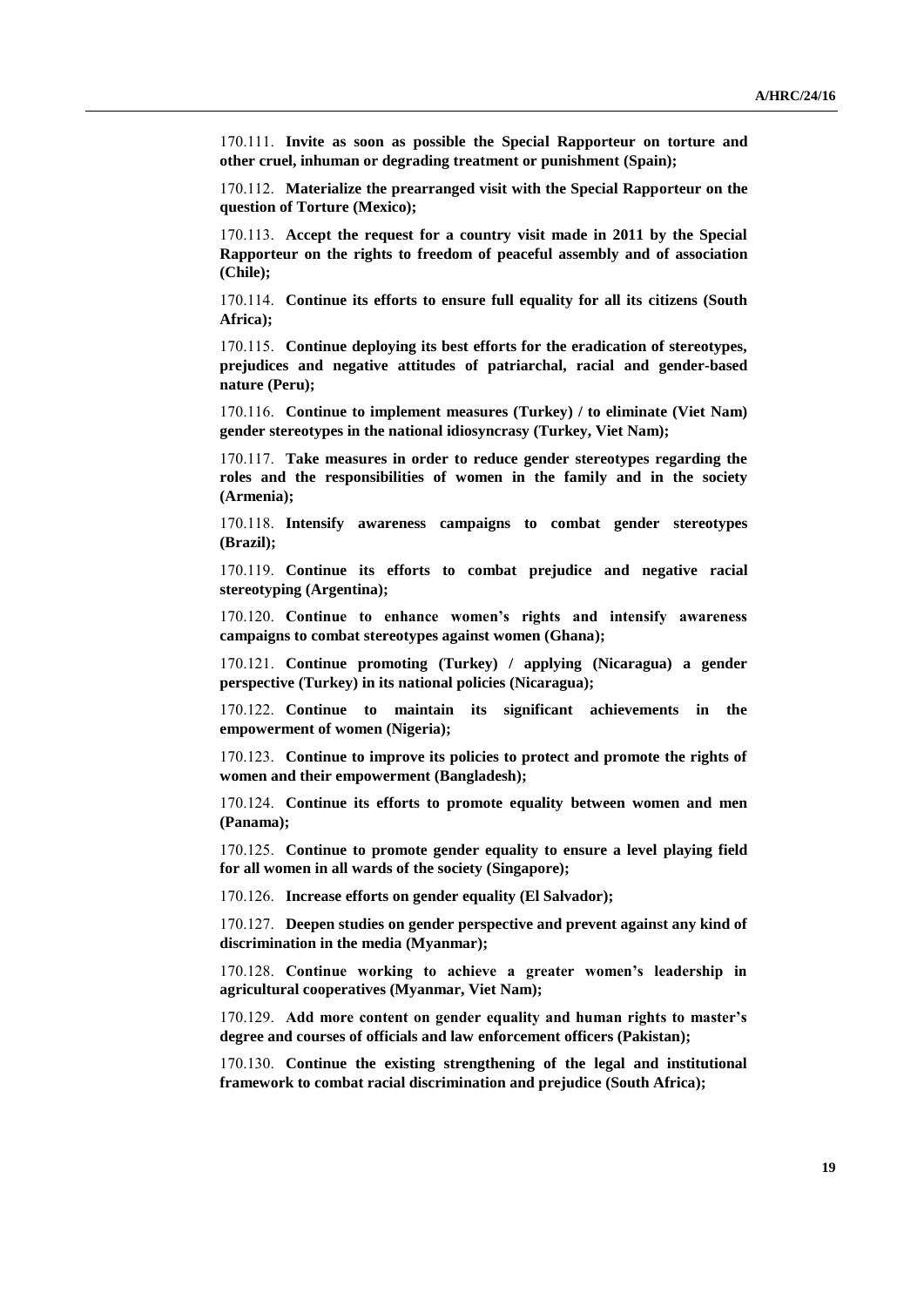170.131. **Continue to promote the social inclusion and rights of its LGBT community and that the country's experience in this regard is actively shared with countries in the region and globally (Norway);**

170.132. **Strengthen publicity and awareness campaigns aimed at increasing knowledge among the population about the rights of LGBT people (South Africa);**

170.133. **Further expand the opportunities for dialogue on sexual orientation and gender identity (Brazil);**

170.134. **Promote efforts (Argentina) / Consider abolishing (Honduras)/ abolish the death penalty (France, Switzerland) for all crimes (Switzerland);**

170.135. **Remove the death penalty from its criminal statutes and ratify the Second Optional Protocol to the ICCPR (Australia)**

170.136. **Consider the adoption of a** *de jure* **moratorium on executions, as a first step towards the abolition of the death penalty (Belgium);**

170.137. **Maintain the moratorium on executions and consider moving towards abolition of death penalty (Italy);**

170.138. **Allow for independent investigations into the circumstances surrounding the deaths of Oswaldo Paya and Harold Cepero (United States of America); Carry out an independent investigation of the car accident of Oswaldo Payá (Czech Republic);**

170.139. **Implement legal safeguards to ensure protection of human rights defenders, including journalists, against abuse of provisions for criminal prosecution (Czech Republic) and release all political prisoners (Belgium, Czech Republic, Slovenia,);**

170.140. **Ensure that prisoners or detainees are treated with dignity and humanity, with due consideration for the Standard Minimum Rules for the Treatment of Prisoners (Canada);**

170.141. **Maintain systematic and fluid relationships with the International Committee of the Red Cross (ICRC) (Democratic People's Republic of Korea);**

170.142. **Allow ICRC to gain access to prisons (Sweden);**

170.143. **Work to achieve additional progress in implementing the programme "Educate Your Child" which aims at connecting the prisoners with their children who are less than 6 years and their families (Sudan);**

170.144. **Continue the "Educate your Child" programme in the prisons (Dominican Republic);**

170.145. **Continue to ensure, as established, individual and collective religious assistance to those inmates who request it (Dominican Republic);**

170.146. **Further raise the quality of education on human rights for law enforcement officials and those directly involved with inmates (Pakistan);**

170.147. **Share experiences and best practices with regard to the treatment of prisoners (Bolivia (Plurinational Republic of));**

170.148. **Continue to promote the preventive approach in education and social reintegration to avoid delinquency (Dominican Republic);**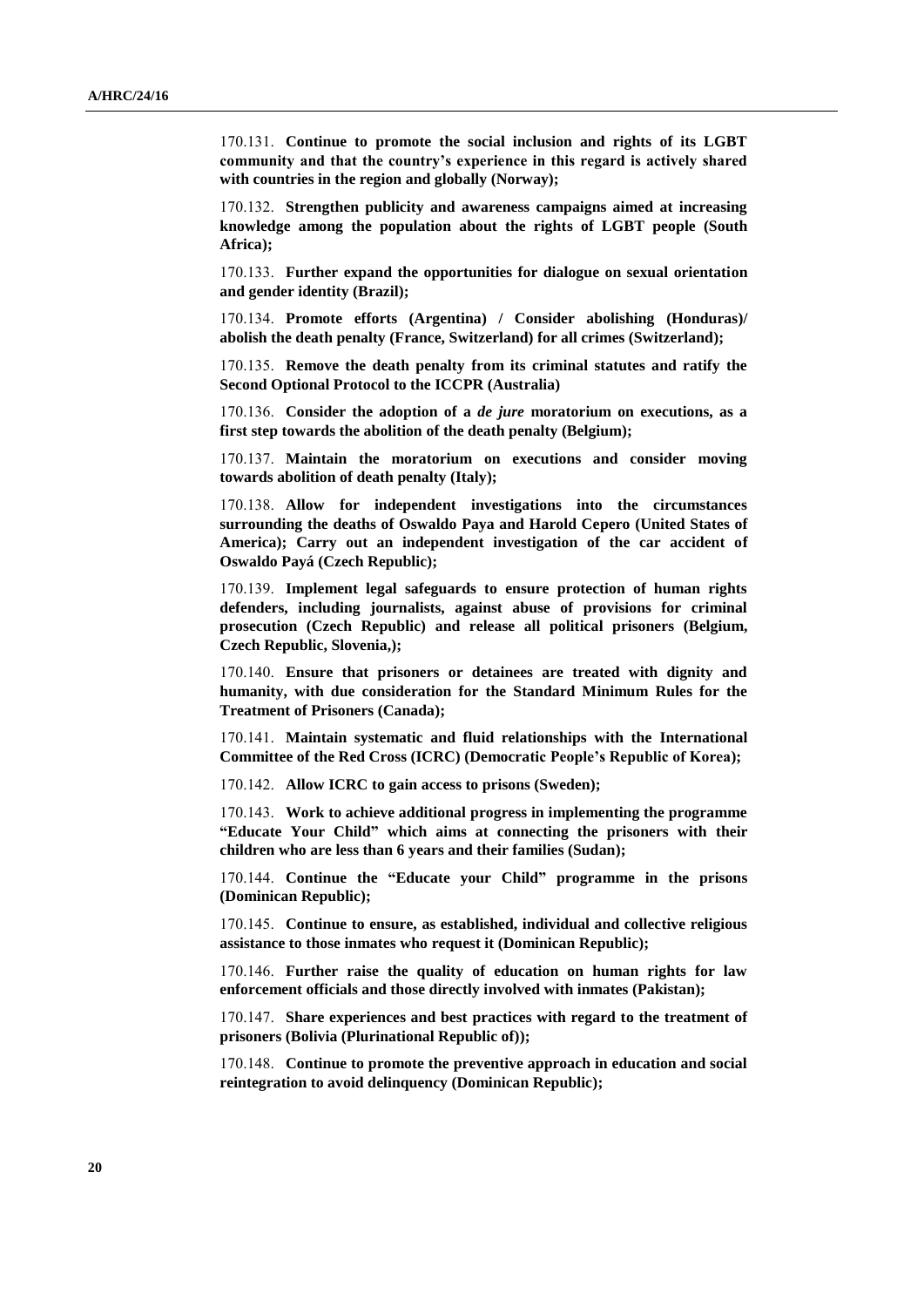170.149. **Continue the policy incorporating inmates to education and jobtraining at different educational levels (Dominican Republic);**

170.150. **Take appropriate measures to establish a mechanism for monitoring detention places (Kazakhstan);**

170.151. **Continue the restoration of the prisons' infrastructure, particularly in the context of the Master Plan for Investment in the System of Prisons (Morocco);**

170.152. **Increase effort being carried out to combat violence against women (Timor-Leste);**

170.153. **Enhance efforts aimed at quality performance in the area of administration of justice (Syrian Arab Republic); Strengthen the efforts to reach a qualitative superior performance in the administration of justice (Viet Nam);**

170.154. **Continue to apply measures aimed at achieving higher level of quality in the administration of justice (Colombia);**

170.155. **Implement the adopted investment plan for the judicial system, in order to improve the situation of detainees (Cape Verde);**

170.156. **Strengthen the principle of legality with an emphasis in due process in conformity with international human rights norms (El Salvador);**

170.157. **Keep the direct fight against corruption as a means of ensuring the legality and trust in government and judicial institutions (Turkmenistan);**

170.158. **Maintain the frontal fight against corruption (Venezuela (Bolivarian Republic of));**

170.159. **Take steps to strengthen the right to a fair trial and improve prison conditions through adherence to: the Basic Principles on the Independence of the Judiciary and the Basic Principles on the Role of Lawyers; the International Covenant on Civil and Political Rights; and the Standard Minimum Rules on the Treatment of Prisoners (United Kingdom of Great Britain and Northern Ireland);**

170.160. **Guarantee the independence of the judiciary and ensure the right to a fair trial as outlined by the Basic Principles on the Independence of the Judiciary (Austria);**

170.161. **Improve transparency and due process in the criminal justice system by ensuring fair and public hearings within a reasonable timeframe, ensuring anyone arrested is promptly informed of the reasons for arrest and ensuring that defendants have access to effective representation by their defence counsel, functioning fairly and without undue constraint (Canada);**

170.162. **Amend the Law of Criminal Procedure in order to avoid the cases of indefinite extension of the preliminary investigation (Belgium);**

170.163. **Ensure access to an independent lawyer to all persons deprived of their liberty (Belgium);**

170.164. **Promote the fair justice principles consistent with international standards, especially by reviewing the legislation and implementation of pretrial detention (Italy);**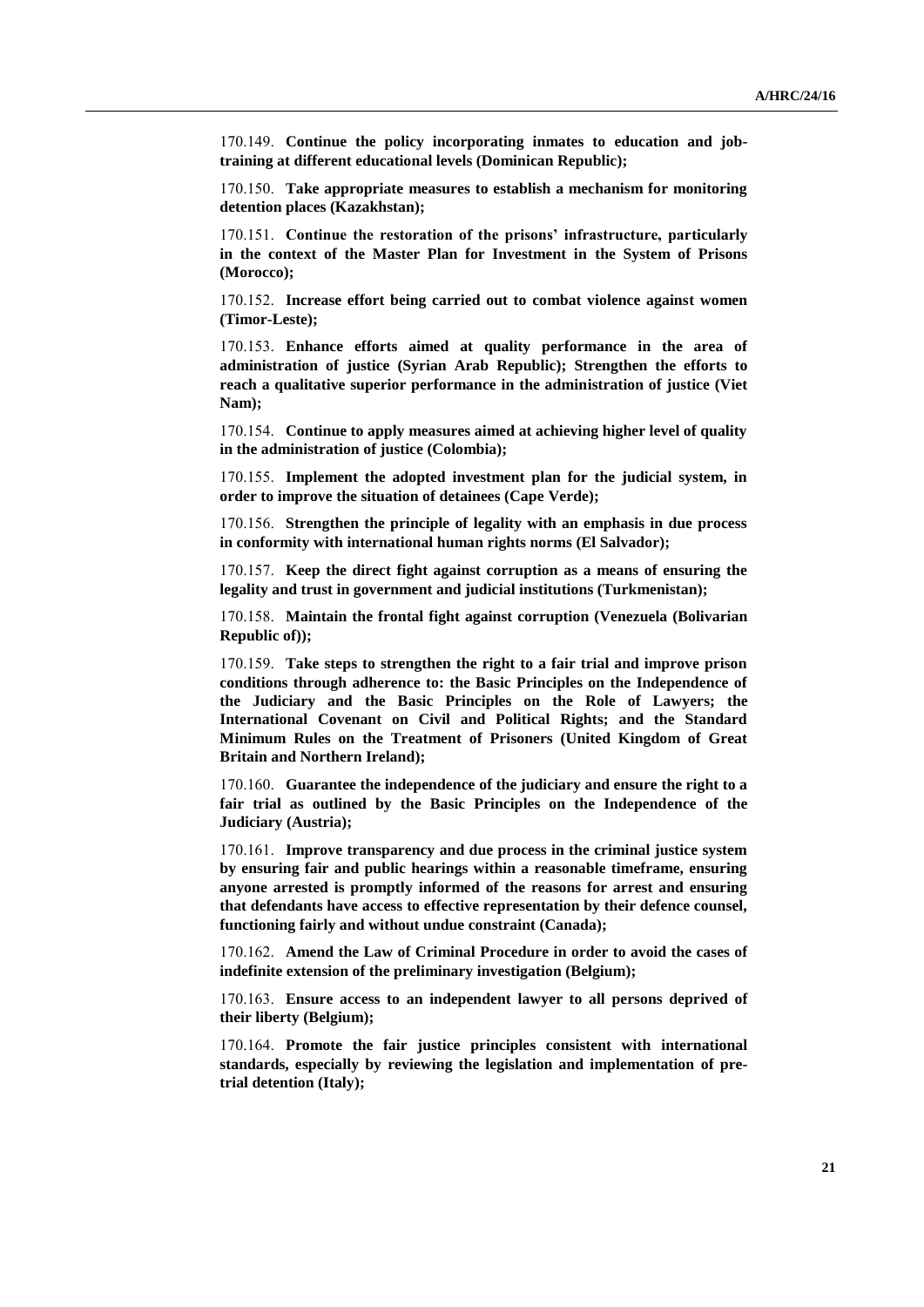170.165. **Adopt the measures necessary to guarantee the right of any person deprived of liberty to have access to an immediate remedy to challenge the legality of that detention (Ireland);**

170.166. **Maintain (Nicaragua) / Continue (India) its policy of respect and tolerance of all religious without discrimination / including the right not to profess any religion (Nicaragua) / in particular the right to choose one's own convictions (India);**

170.167. **Continue the country's policy in promoting the full religious freedom of all citizens (Viet Nam);**

170.168. **Further increase (Uganda) / Continue to expand (Iran (Islamic Republic of)) popular participation in elections (Uganda) / in electoral (Iran (Islamic Republic of)) and decision making procedures (Uganda, Iran (Islamic Republic of));**

170.169. **Promote greater and effective use of the media to promote the rights of children (India);**

170.170. **Consolidate access to information and culture of all people (Iran (Islamic Republic of));**

170.171. **Remove restrictions on freedom of expression notably concerning the connection to the Internet (Romania); Reconsider all the laws that criminalize or restrict the right to freedom of expression and the right of internet freedom (Estonia); Lift restrictions on the rights to freedom of expression that are not in accordance with the Universal Declaration of Human Rights, and to ensure affordable and unhindered access to the internet for all (Hungary);**

170.172**. Allow freedoms of expression, association and assembly, and allow human rights associations to obtain a legal status through inclusive and official registration (Spain);**

170.173. **Lift the restrictions that hinder free expression and ensure that human rights defenders and independent journalists are not victims of intimidations or arbitrary prosecutions and detentions (Switzerland);**

170.174. **End measures to restrict freedom of expression and assembly including short-term detentions and the use of criminal charges such as "precriminal social dangerousness", "contempt" and "resistance" (United Kingdom of Great Britain and Northern Ireland);**

170.175. **Repeal legislation relating to so-called "pre-criminal social dangerousness", as provided for in Articles 72, 73 and 74 of the Cuban Penal Code (Ireland);**

170.176. **Eliminate or cease enforcing laws impeding freedom of expression (United States of America);**

170.177. **Guarantee the freedom of expression and peaceful assembly, as well as the free activity of human rights defenders, to independent journalists and political opponents (France);**

170.178. **Enhance the protection of freedom of expression and thought, including, dissenting political opinions, and ensure free access to information for all, inter alia through the Internet (Italy);**

170.179. **Take further measures to improve freedom of expression by allowing for an independent media and improving access to information through public**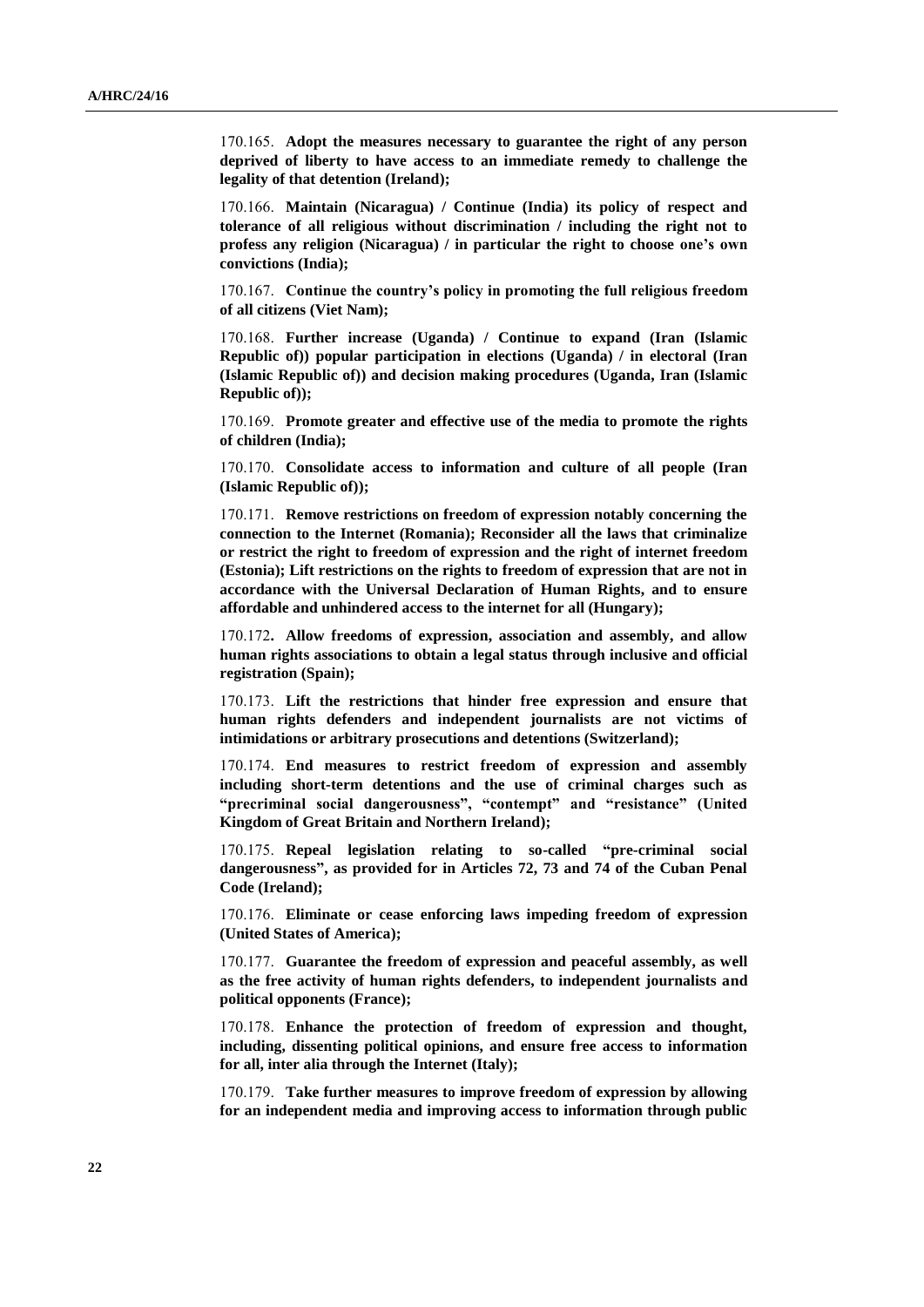**access to the internet by taking advantage of the recent investment in the fibre optic network (Canada);**

170.180. **Take effective measures to ensure the full realization of the rights to freedom of expression, including on internet, assembly and association (Czech Republic);**

170.181. **Strengthen the exercise of freedom of expression, assembly, association and participation (Eritrea);**

170.182. **Guarantee a safe, free and independent environment for journalists and ensure that all cases of attacks against them are investigated by independent and impartial bodies (Austria);**

170.183. **Put an end to repression, investigate acts of repudiation and protect all persons who are the targets of intimidation or violence (Netherlands);**

170.184. **Liberate immediately and unconditionally all the prisoners held in temporary detention or sentenced in connection with exercising their freedom of opinion and expression as well as freedom of assembly and association (Poland);**

170.185. **Take steps to protect and promote the freedom of expression and association of all peaceful defenders of human rights in the country (Norway);**

170.186. **Ensure that all living in Cuba can fully enjoy their rights to freedom of expression, association and peaceful assembly (Poland);**

170.187. **Release Alan Gross and imprisoned journalists such as Jose Antonio Torres immediately (United States of America);**

170.188. **Discontinue the limitations on civil society activities, including the short-term detention of political activists (Australia);**

170.189. **Refrain from the harassment, intimidation and arbitrary detention of human rights activities (Germany);**

170.190. **Halt short-term detentions, harassments and other repressive measures against human rights defenders and journalists and implement legal safeguards to ensure their protection against abuse of provisions for criminal prosecution (Hungary);**

170.191. **Take necessary measures to guarantee the rights to peaceful assembly and association in conformity with the law and the international standards (Switzerland);**

170.192. **Reduce government influence and control over the internet as part of a broader commitment to freedom of expression (Australia)**

170.193. **Put an end to online censorship (Germany);**

170.194. **Take steps to ensure the establishment of an unrestricted access to the internet for all, including by making use of the existing underwater high speed broadband cable (Germany);**

170.195. **Continue to develop policies aimed at improving information infrastructure for the benefit of Cuban society (Philippines);**

170.196. **Make the Internet widely available and accessible to the general public, given the recent technological arrangements with country's partners, in recognition of the Internet as a major driving force in accelerating development in its various forms and as an important tool for exercising human rights, in**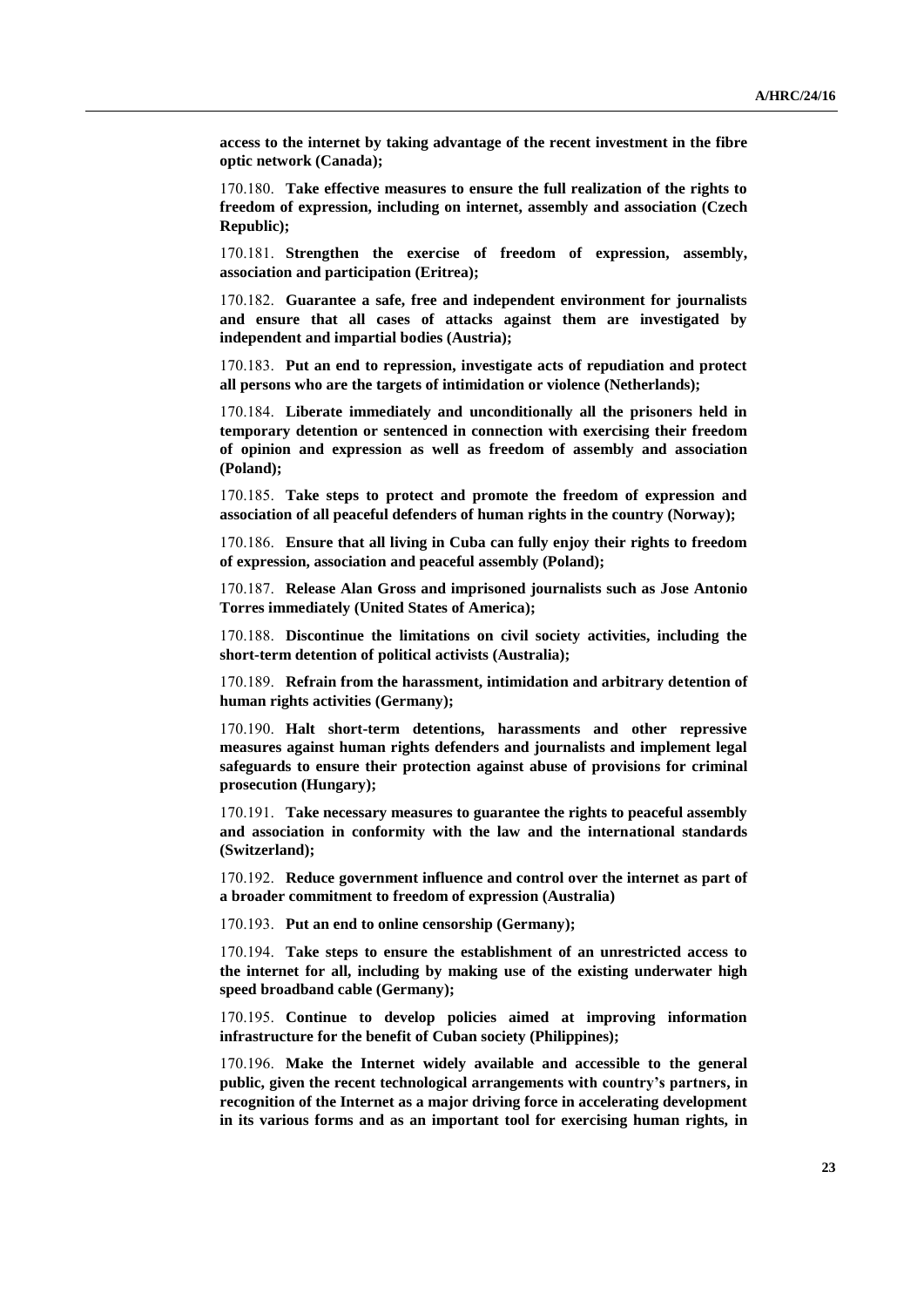**particular with regards to the right to freedom of expression as well as freedom of information (Slovakia);**

170.197. **Enhance the quality and access to information and communication technologies (Sri Lanka);**

170.198. **Improve access to the Internet (Japan);**

170.199. **Consolidate access to information and culture for all people (Tajikistan);**

170.200. **Increase the quality in the social use and access to information and communication technologies (Turkmenistan);**

170.201. **Continue the expansion of broad band connectivity to Internet and confront the limitations imposed by the blockade (Venezuela (Bolivarian Republic of));**

170.202. **Develop policies to improve information infrastructure for the benefit of the Cuban society (Pakistan);**

170.203. **Continue increasing the quality in the social use and access to information and communication technologies (Malaysia);**

170.204**. Continue to use the information and social media to promote the culture of human rights and, in particular, the rights of the child (Saudi Arabia);**

170.205. **Further strengthen protection to ensure the non-dismissal of workers diagnosed with HIV/AIDS (Kazakhstan);**

170.206. **Continue to promote economic and social development (United Arab Emirates);**

170.207. **Continue its measures in favour of economic, social and cultural rights (Senegal);**

170.208. **Pursue the strengthening of its economic and social development (Somalia);**

170.209. **Continue to promote its poor people socio-economic policies for the improvement of its people (Zimbabwe);**

170.210. **Continue to implement the current projects and socio-economic development programs (Belarus); Continue implementing current socioeconomic development projects and programmes for the promotion and protection of all human rights (Somalia);**

170.211. **Continue the practice of implementing the programmes aimed at further advancing the improved social welfare of the population, in particular the vulnerable ones (Cambodia);**

170.212. **Pursue all efforts to preserve the progress in culture, education, health and fight against social inequality (Egypt);**

170.213. **Continue its efforts to guarantee progress and improvement of the Cuban society as well as its sustainable development , the improvement of their living standard and progress towards a more just, free, independent and equitable society ( Algeria );**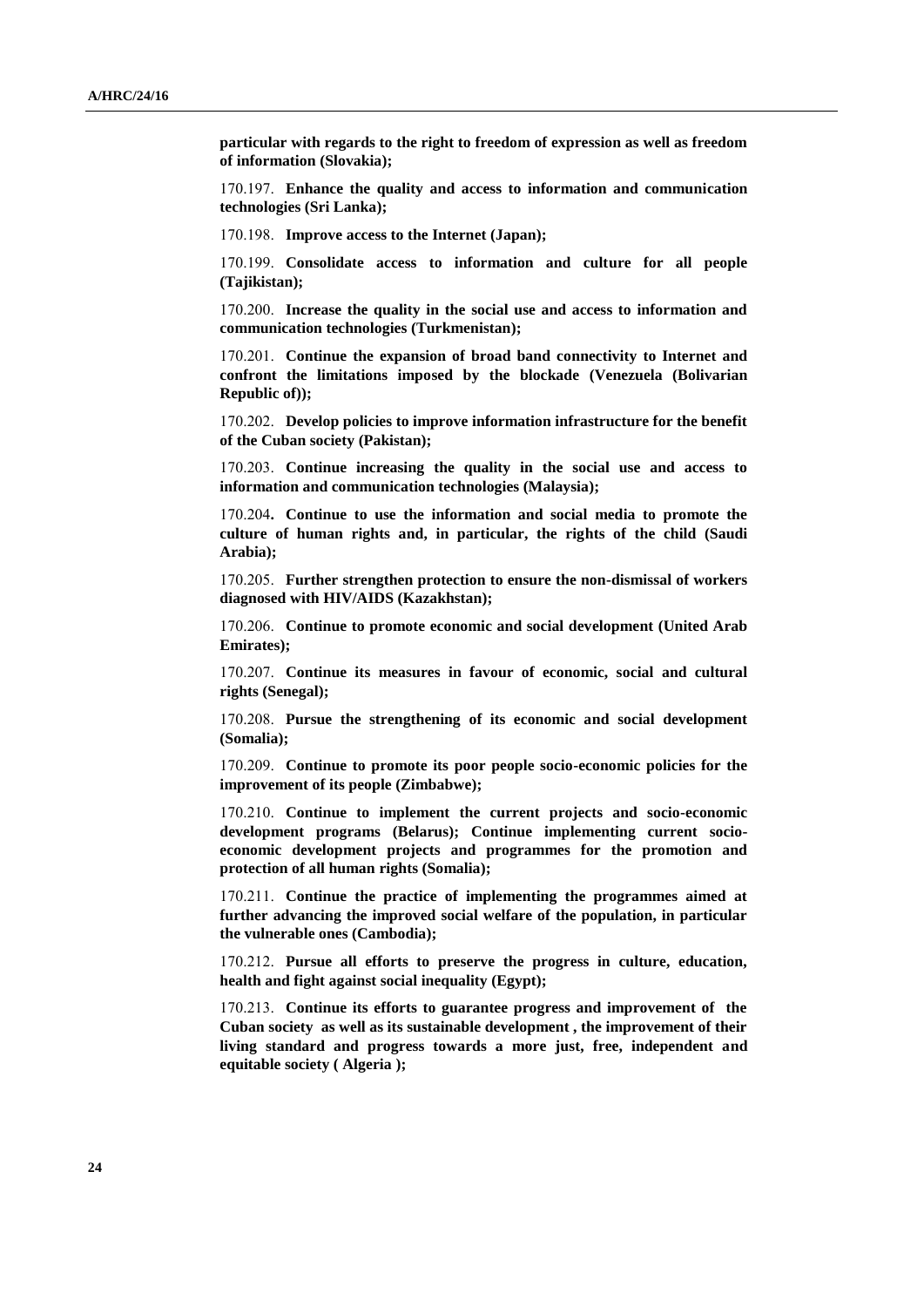170.214. **Maintain updating the economic model, as a way to preserve the gains achieved by the Cuban people and to continue developing the broad potentials of Cuba and human resources (Bahrain);**

170.215. **Further improve the social security system and continue to assist vulnerable groups (China);**

170.216. **Continue its national efforts to focus on the quality and sustainability of development targets (Indonesia);**

170.217. **Continue strengthening its economic and social development (Jordan, Panama);**

170.218. **Continue its efforts to promote economic, cultural and social rights (Equatorial Guinea);**

170.219. **Make greater efforts to promote economic and social rights in a manner conducive to the furtherance of rights in the fields of labour, education, health and housing (Saudi Arabia);**

170.220. **Increase, within its limited resources, its capacity to achieve the MDGs and the right to development to all its people (Namibia);**

170.221. **Continue guaranteeing the enjoyment of economic, social and cultural rights in order to reach the MDGs (Nicaragua);**

170.222. **Make additional efforts in the process of achieving the MDGs by 2015 (Qatar);**

170.223. **Further emphasize the quality and sustainability of the achieved targets and progress towards attaining the remaining MDG goals (Thailand);**

170.224. **Continue the efforts to ensure the sustained implementation of the MDGs (Uzbekistan);**

170.225. **Further maintain national efforts to ensure compliance and stability of the MDGs (Azerbaijan);**

170.226. **Ensure the enjoyment of economic, social and cultural rights, with the purpose of attaining the MDGs (Kyrgyzstan);**

170.227. **Ensure the enjoyment of economic, social and cultural rights, in the context of the attainment of the MDGs, which Cuba has mostly met (Mozambique);**

170.228. **Continue its efforts to implement the MDGs at the national level (Angola);**

170.229**. Continue its efforts to achieve the MDGs on the 2015 horizon (Democratic Republic of the Congo);**

170.230. **Continue efforts to ensure enjoyment by all persons of economic, social and cultural rights with a view to achieving the MDGs (Lebanon);**

170.231. **Maintain national efforts to ensure compliance and stability of the MDGs (Myanmar);**

170.232. **Continue to implement measures to facilitate public access to adequate housing (Nepal, Sri Lanka);**

170.233. **Continue to implement measures to facilitate public access to adequate housing (Oman);**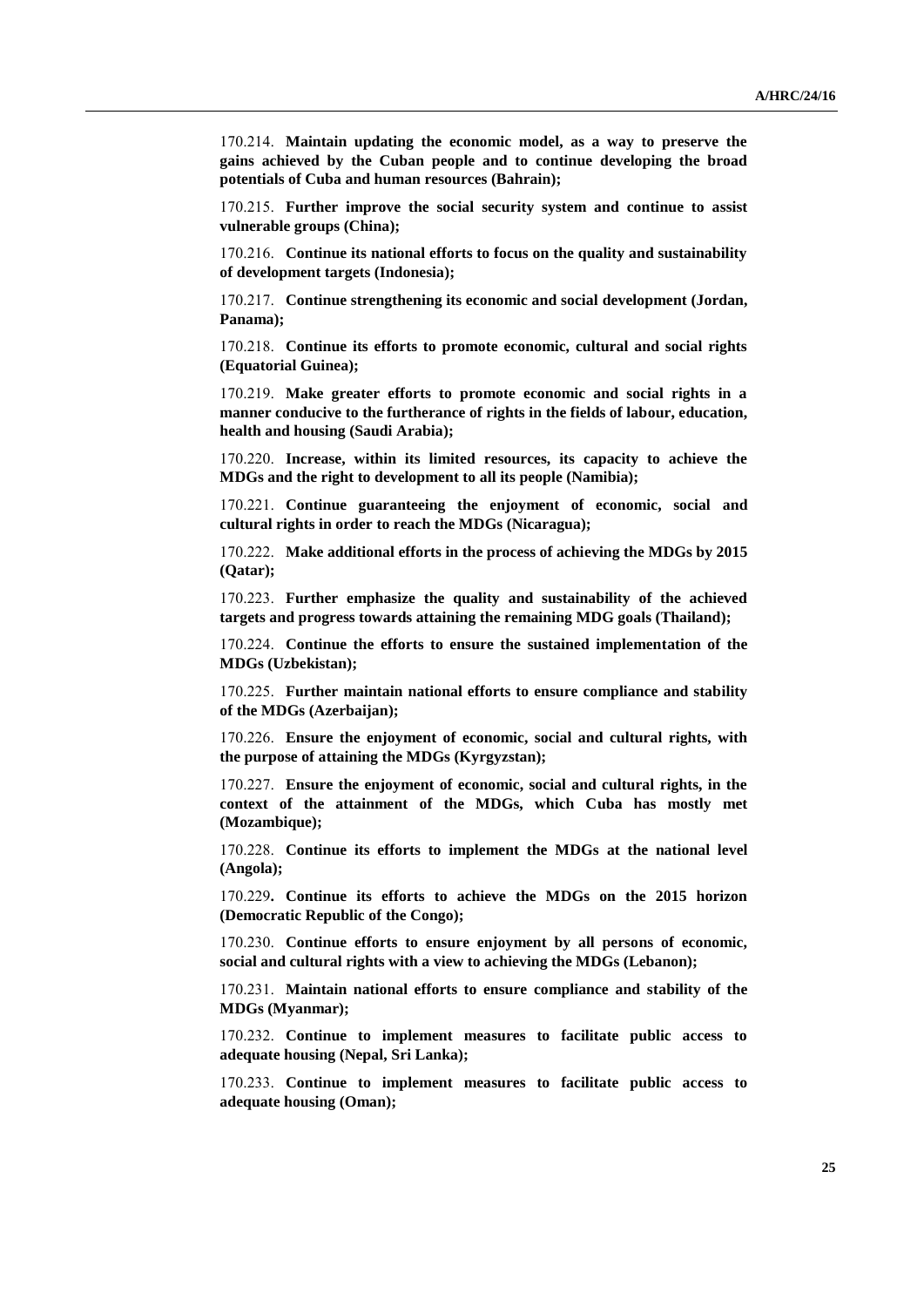170.234. **Continue addressing, as a priority, the enjoyment by all people of the right to food and to ensure food security (Sri Lanka); Continue its efforts towards achieving the right to food and food security (Sudan); Continue ensuring the enjoyment of the right to food and food security for all (Thailand);**

170.235. **Expand the food possibilities of the population through an agricultural system of higher productivity and production (Oman);**

170.236. **Continue to ensure food security for the elderly, persons with disabilities and persons at risk (Sri Lanka);**

170.237. **Expand the food possibilities of the population through an agricultural system of higher productivity and production (Sri Lanka);**

170.238. **Continue the implementation of the national program on access of the population to high quality medical services (Russian Federation);**

170.239. **Maintain, as a permanent priority, the quality improvement in public health of the country (Somalia);**

170.240. **Continue guaranteeing (State of Palestine)/ Continue the provision of (Myanmar)/Continue ensuring free and universal access to public health (Timor-Leste, Jordan);**

170.241. **Maintain as a permanent priority the increase of the public health quality in the country (Togo);**

170.242. **Keep raising the quality of public health in the country, as a permanent priority (Bahrain, Turkey);**

170.243. **Maintain the quality of public health of the country as a priority (Djibouti);**

170.244. **Continue to improve its health system and training for health personnel (Ghana);**

170.245. **Step up efforts to guarantee the right of health of its citizens (Indonesia);**

170.246. **Continue improving the Mother and Child Care Program (Myanmar);**

170.247. **Continue developing the Help Line services to prevent drug use and for sex education (Dominican Republic);**

170.248. **Keep the systematic and coordinated work with the "National Commission for Drug Control and Prevention" and continue developing the "Help Line" services for the prevention of drug use and for sexual education with a gender perspective (El Salvador);**

170.249. **Strengthen the prevention of HIV/AIDS, sexual and reproductive health and sexual diversity (Dominican Republic);**

170.250. **Continue to promote awareness campaigns on the question of HIV/AIDS and the rights of people who suffer from it (Mauritania);**

170.251. **Continue ensuring, through the Vaccination Program, the immunization coverage of the Cuban population (United Republic of Tanzania);**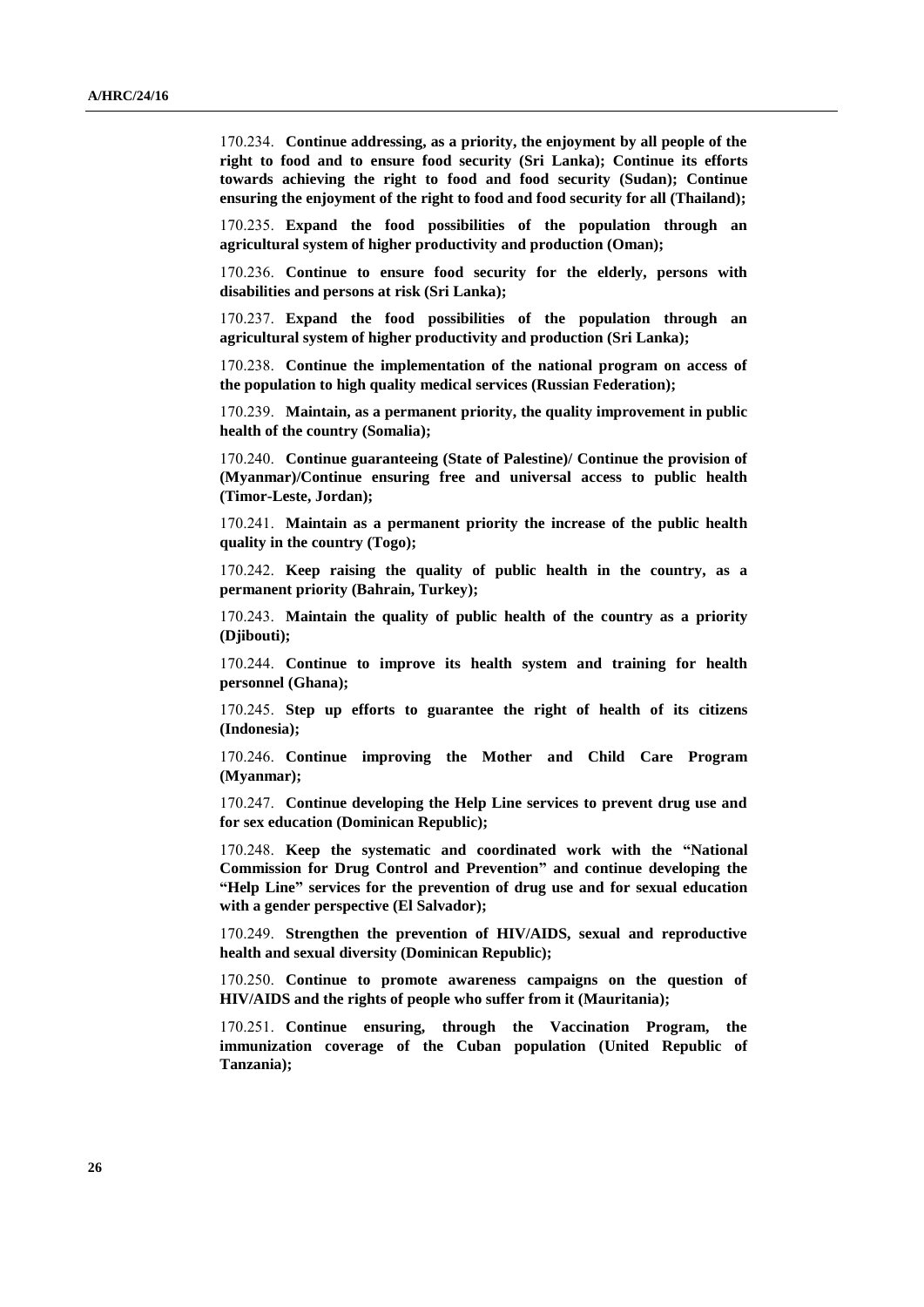170.252. **Continue to improve progressively maternal and child health programs to ensure systematic and continuous control over their situation across the country (Algeria);**

170.253**. Continue attaching its priority towards care for the elderly in order to ensure the quality of life of this group of the population (Brunei Darussalam, Togo);**

170.254. **Implement and develop programs related to health and social welfare for the elderly, especially those aimed at further expanding the availability of medicines and to improve elderly health monitoring (Ukraine);**

170.255. **Continue giving special priority to the elderly care within the Cuban society to ensure the quality of life of this group of the population (United Republic of Tanzania);**

170.256. **Consolidate programs to benefit and protect the elderly (Bolivia (Plurinational Republic of));**

170.257. **Adopt new measures to deal with the growing aging of the population (Djibouti);**

170.258. **Implement and develop social assistance programmes for the elderly (El Salvador);**

170.259. **Continue guaranteeing the access to cultural values in all its manifestations (Nicaragua);**

170.260. **Continue to protect traditional culture and artistic heritage (China);**

170.261. **Continue efforts to defend the identity, cultural heritage preservation, promotion of creativity, artistic and literary production and art appreciation (Egypt);**

170.262. **Protect and promote cultural rights in order to ensure access for all Cubans to cultural values in all its manifestations (Kyrgyzstan);** 

170.263. **Continue to ensure universal access to quality education for all and to maintain if not improve its healthcare system to the continued benefit of its people (Singapore);**

170.264. **Continue developing its policies to ensure the best quality in the sphere of education (South Africa);**

170.265. **Continue its work to achieve the highest quality at all levels of education (Syrian Arab Republic);**

170.266. **Continue prioritizing the promotion of the right to education for all (Belarus);**

170.267. **Continue promoting the respect for human rights, welfare and development of its people through education (Pakistan);**

170.268. **Pursue the policies that give priority to the promotion of the right to education for all (Burundi);**

170.269. **Continue the endeavours that have been made to keep all persons informed and aware of the possibility of gaining access to educational and cultural institutions (Saudi Arabia);**

170.270. **Pursue policies that give priority to the promotion of the right to education for all (Mauritania);**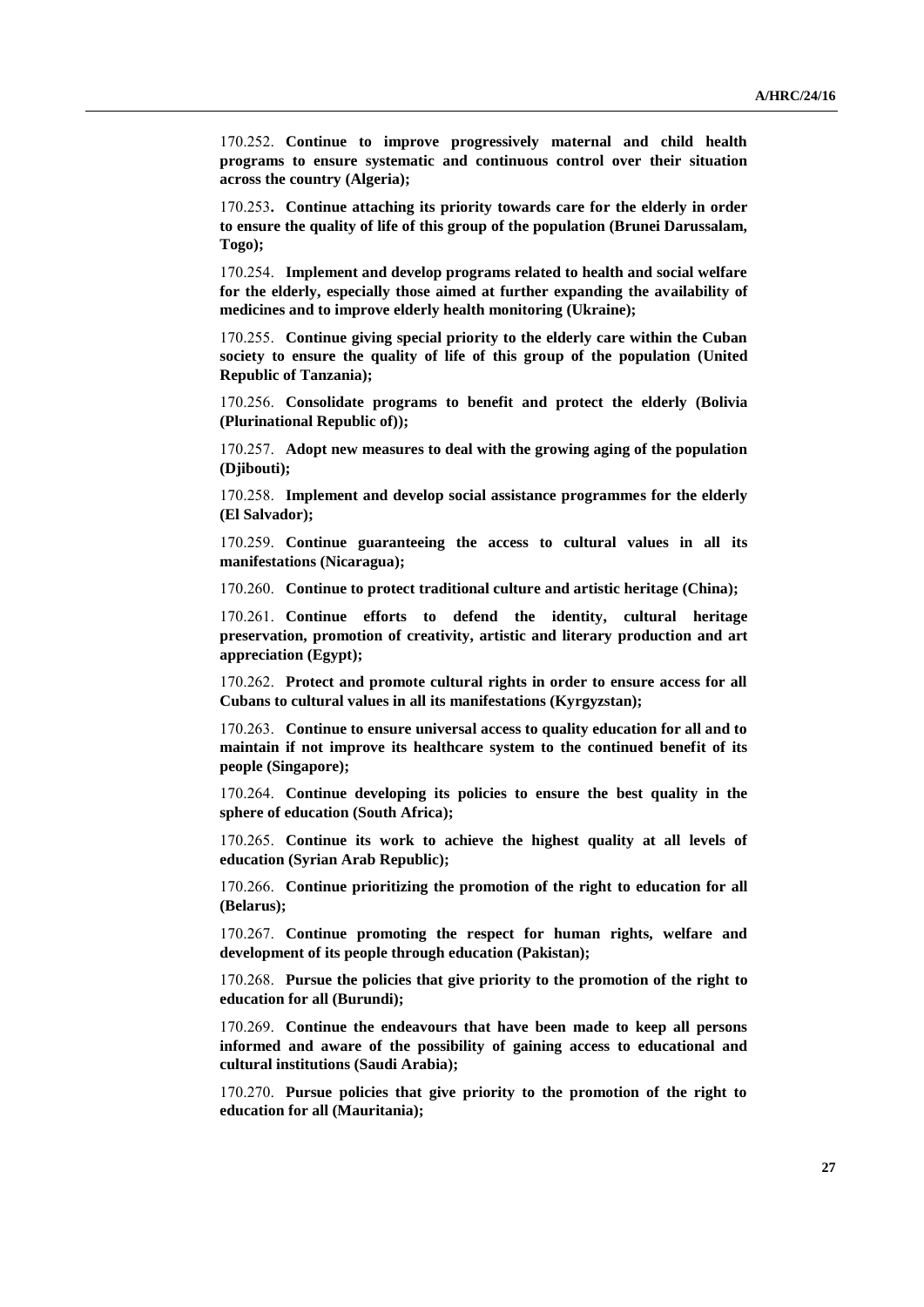170.271. **Continue its efforts in human rights education (Philippines);**

170.272. **Continue to promote and enhance human rights education in the country (Ghana);**

170.273. **Continue the effective realization of the right of education, including human rights education, in the country (Armenia);**

170.274. **Continue its efforts to create awareness among the public about the human rights instruments to which Cuba is a State party (Sri Lanka);**

170.275. **Further intensify its efforts in the training of the State's authorities and the public in general regarding international human rights standards (Malaysia, Turkmenistan, Pakistan);**

170.276**. Promote human rights teaching in schools (Djibouti);**

170.277. **Continue to provide social security protection to mothers of children with severe disabilities (Nigeria);**

170.278. **Further strengthening social security programs for mothers of children with severe disabilities (Venezuela (Bolivarian Republic of));**

170.279. **Continue to strengthen measures focused on employment for persons, particularly women, with disabilities (Trinidad and Tobago);**

170.280. **Continue its work to achieve greater access to employment for women with disabilities (Bangladesh);**

170.281. **Promote the consolidation of the role of women with disabilities, without prejudice and stereotypes (Ecuador);**

170.282**. Strengthen measures aimed at respecting the rights of people with disabilities, particularly children (Belarus);**

170.283. **Continue to implement the Brasilia rules regarding accessibility for persons with disabilities to the justice system (Brazil);**

170.284. **Effectively achieve greater access to employment to persons with disabilities, particularly women (Cyprus);**

170.285. **Keep studying the legal norms on the forms of employment of persons with disabilities and update them when necessary (Ecuador);**

170.286. **Broaden the promotion of the use of language that is more in accordance with the Convention on the Rights of Persons with Disabilities, in particular continue advancing in the access to information through Braille, sign language, among others (Ecuador);**

170.287. **Consolidate specialized measures aimed at strengthening the rights of children with disabilities (Eritrea);**

170.288. **Continue to work on raising the training of human resources and teachers to facilitate access to education for pupils with special needs (Lesotho);** 

170.289. **Continue to give particular priority to Special Education for children who require highly specialized care (Maldives);**

170.290. **Enhance the training of athletes with disabilities and further promote their participation in international sporting events (Lesotho);**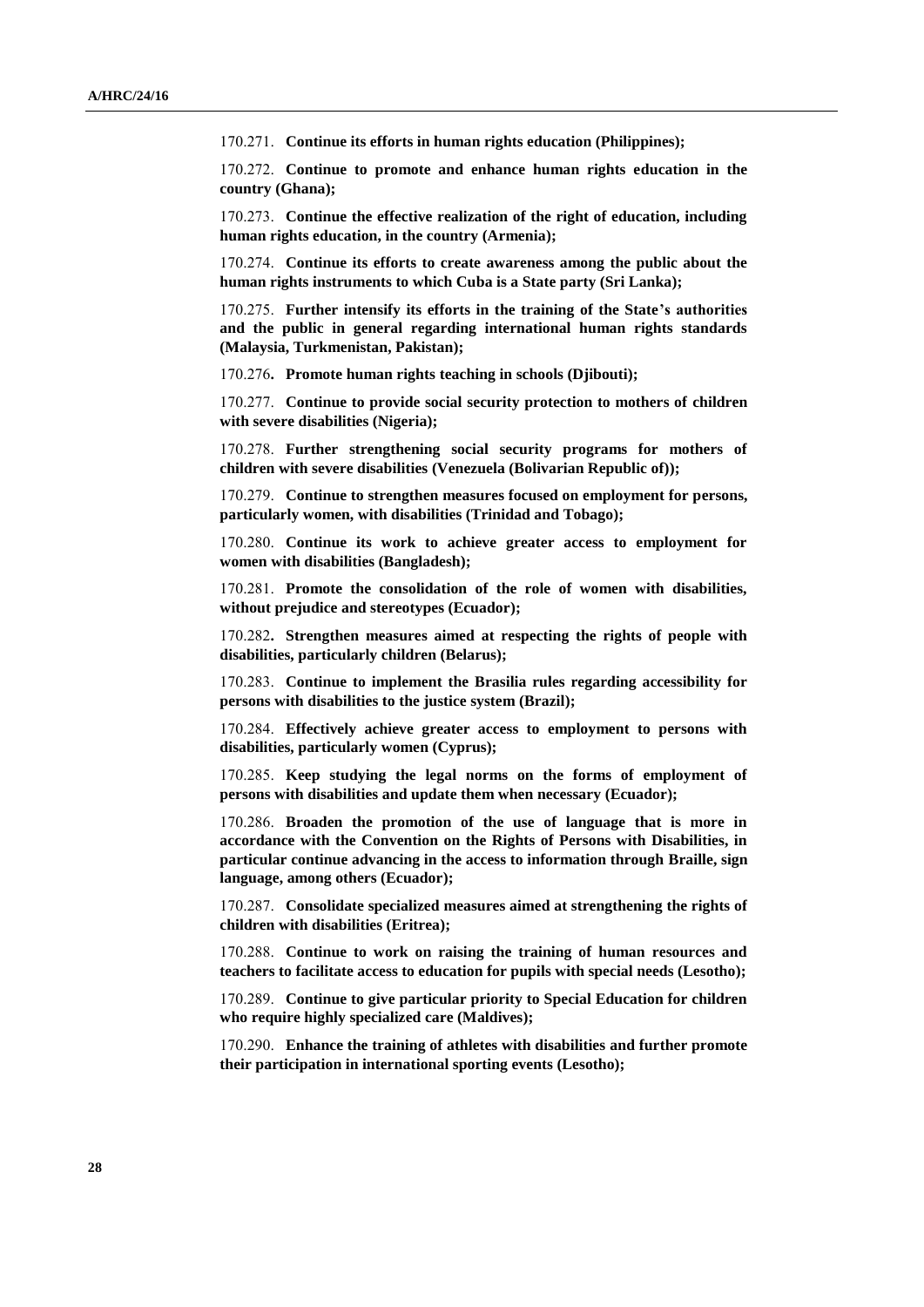170.291. **Continue to encourage the training of athletes with disabilities and to further promote their participation in international sporting events (Myanmar);**

170.292. **Adopt legislative and administrative measures that would give greater coverage to the protection of the rights of refugees, asylum seekers and stateless persons (Niger).**

171. **All conclusions and/or recommendations contained in the present report reflect the position of the submitting State(s) and/or the State under review. They should not be construed as endorsed by the Working Group as a whole.**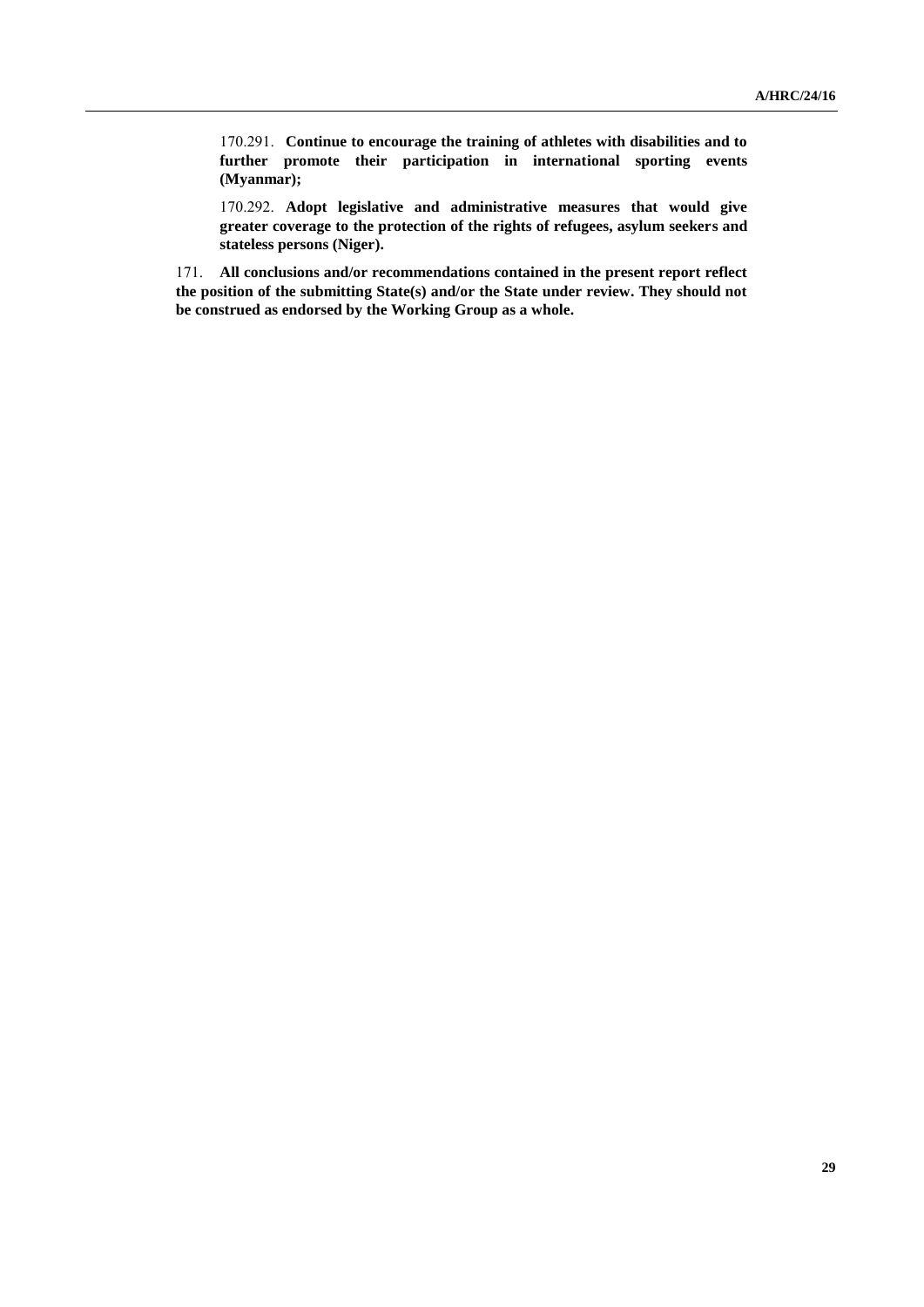# **Annex**

## **Composition of the delegation**

The delegation of Cuba was headed by H.E. Mr. Bruno Rodríguez Parrilla, Minister of Foreign Affairs of the Republic of Cuba and composed of the following members:

- H.E. Mr. Rafael Pino Bécquer, Deputy Attorney General of the Republic of Cuba;
- H.E. Mr. Oscar Manuel Silvera Martínez, Vice-President of the Popular Supreme Court;
- H.E. Mrs. Rosa Fernanda Charró Ruiz, Deputy Minister, Ministry of Justice;
- H.E. Mrs. Anayansi Rodríguez Camejo, Ambassador, Permanent Representative, Permanent Mission of Cuba to the United Nations Office at Geneva and other International Organisations in Switzerland;
- H.E. Mrs. María del Carmen Herrera Caseiro, Ambassador of Cuba to New Zealand;
- Mr. Pedro Luis Pedroso Cuesta, Director of Multilateral Affairs, Ministry of Foreign Affairs;
- Mrs. Miriam Lau, Director for Foreign Affairs and Communication, Ministry of Labour and Social Security;
- Mrs. Zuleica Romay Guerra, President of the Cuban Book Institute;
- Mr. Ernesto Gómez Díaz, Adviser to the Minister of Foreign Affairs;
- Mr. Luis Alberto Amorós Núñez, Counsellor, Multilateral Affairs Division, Ministry of Foreign Affairs;
- Mr. Alejandro Castillo Santana, Counsellor, Permanent Mission of Cuba to the United Nations Office at Geneva and other International Organisations in Switzerland;
- Mrs. Rebeca Hernández Toledano, Counsellor, Information and Communication Division, Ministry of Foreign Affairs;
- Mr. Manuel Vázquez Sejido, Legal Advisor, National Center for Sexual Education, Ministry of Health;
- Mr. Marco Polo Vega, Official, Ministry of Foreign Affairs;
- Mrs. Rosa Miriam Elizarde, Official, Ministry of Foreign Affairs;
- Mr. Frank Díaz Díaz, First Secretary, Permanent Mission of Cuba to the United Nations Office at Geneva and other International Organisations in Switzerland;
- Mr. Pablo Berti Oliva, First Secretary, Multilateral Affairs Division, Ministry of Foreign Affairs;
- Mr. Juan Antonio Quintanilla Román, Third Secretary, Permanent Mission of Cuba to the United Nations Office at Geneva and other International Organisations in Switzerland;